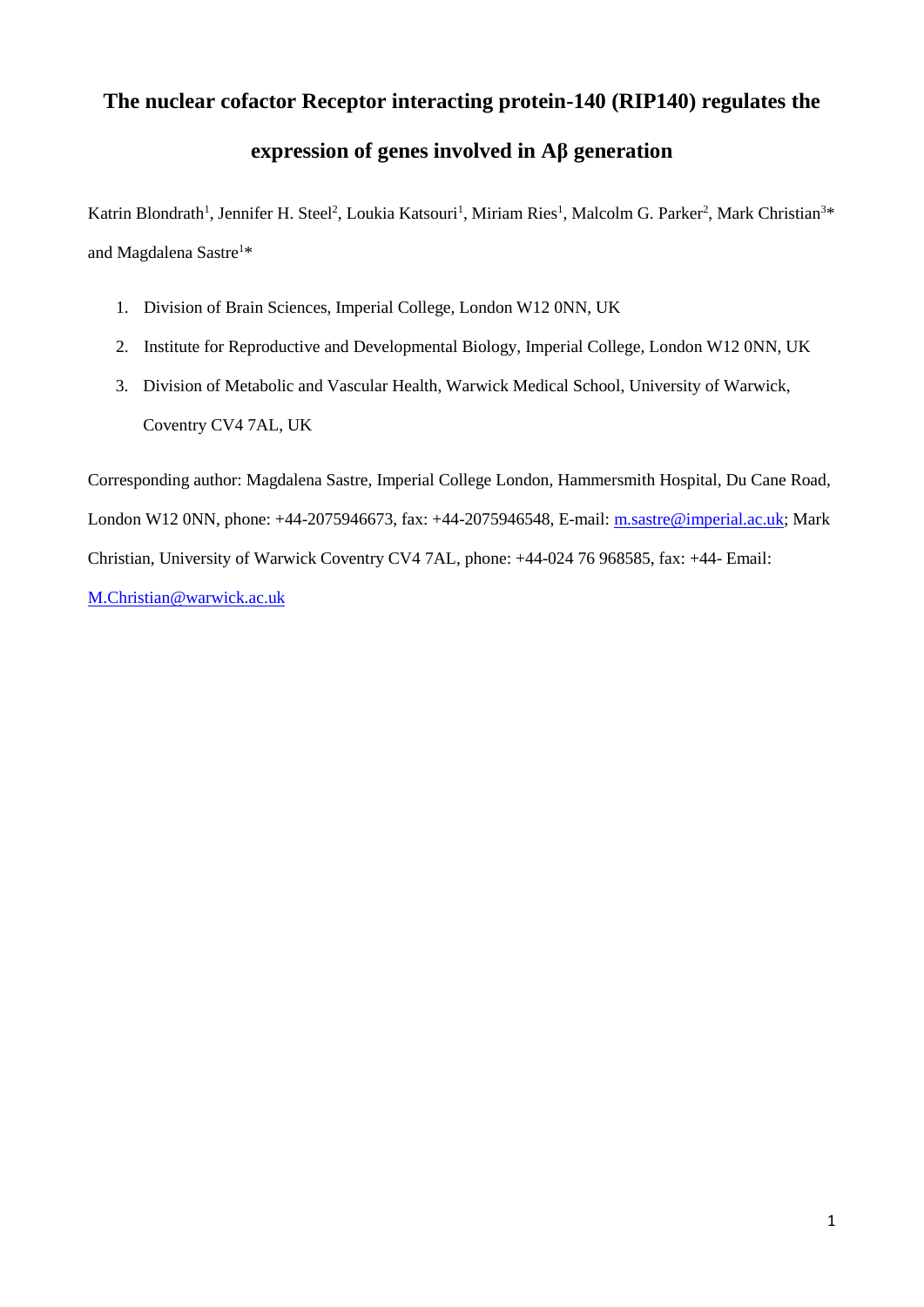# **Abstract**

The Receptor Interacting Protein 140 (RIP140) is a cofactor for several nuclear receptors and has been involved in the regulation of metabolic and inflammatory genes. We hypothesize that RIP140 may also affect Aβ generation because it modulates the activity of transcription factors previously implicated in APP processing, such as PPARγ. We found that the levels of RIP140 are reduced in AD post-mortem brains compared with healthy controls. In addition, *in situ* hybridization experiments revealed that RIP140 expression is enriched in the same brain areas involved in AD pathology, such as cortex and hippocampus. Furthermore, we provide evidence using cell lines and genetically modified mice that RIP140 is able to modulate the transcription of certain genes involved in AD pathology, such as BACE1 and GSK3. Consequently, we found that RIP140 overexpression reduced the generation of Aβ in a neuroblastoma cell line by decreasing the transcription of BACE1 via a PPARγ-dependent mechanism. The results of this study therefore provide molecular insights into common signalling pathways linking metabolic disease with AD.

# *Highlights*

# \*RIP140 is expressed in human cortex and hippocampus and reduced in AD

\*RIP140 knockout and transgenic mice show different expression of genes involved in AD.

\*GSK3 and BACE1 levels are up-regulated in RIP140 knockout mice and reduced by RIP140 overexpression in cell lines.

\*RIP140 transient transfection reduces Aβ generation in a neuroblastoma cell line.

**Key words:** PPARγ; Alzheimer's disease; RIP140; BACE1; GSK3; Aβ

**Abbreviations:** AD: Alzheimer's disease; APP: amyloid precursor protein; BACE1: β-APP cleaving enzyme; GSK3: Glycogen synthase kinase 3; PGC1-α: PPARγ coactivator-1α; PPARγ: Peroxisome proliferatoractivated receptor-γ; RIP140: Receptor Interacting Protein 140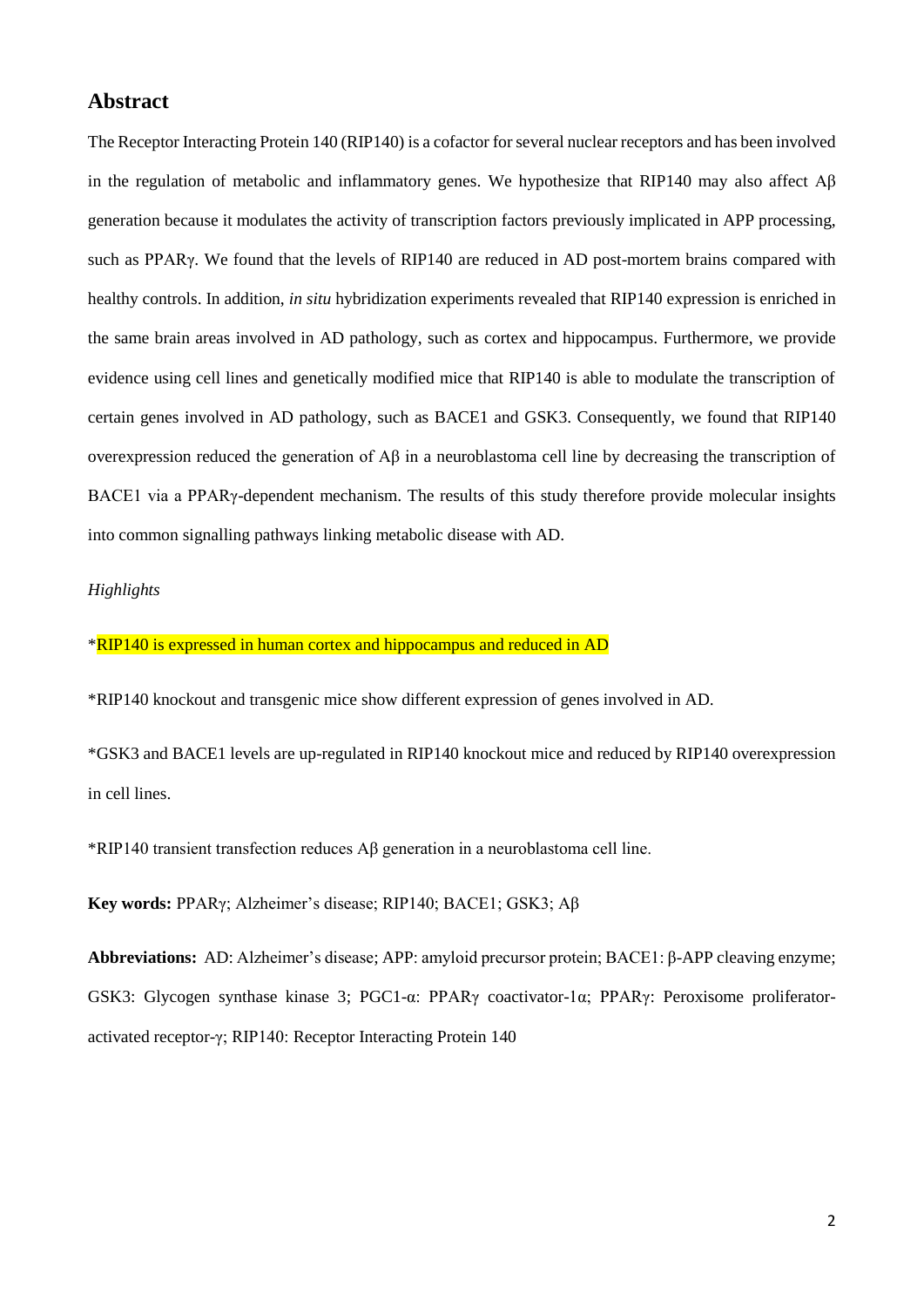# **Introduction**

Age-related diseases seem to share common underlying genetic mechanisms and pathways (Johnson et al., 2015); there is strong evidence for the association between metabolic disorders and neurodegenerative diseases with an inflammatory component, such as Alzheimer's disease (AD) (Sastre et al, 2006a; Sastre et al., 2011). Nuclear receptor signalling seems to play an important role linking energy metabolism and inflammatory processes (Glass and Oqawa, 2006). The Receptor interacting Protein 140 (RIP140) was identified 15 years ago as a cofactor for nuclear receptors and found to function as a co-repressor for a number of nuclear receptors that regulate metabolic pathways, including estrogen receptor-related receptors (ERRs), liver X receptor (LXR) and Peroxisome proliferator activated receptors (PPARs) (Leonardson et al., 2004; Seth et al, 2007; Christian et al., 2006). Subsequently RIP140 was also shown to act as co-activator of NFκB, Sp1 and AhR in macrophages thereby stimulating the expression of a number of inflammatory cytokines (Zschiedrich et al., 2008). Mice lacking RIP140 present some characteristic phenotypes, such as altered energy homeostasis and female infertility, which arise from the observation that RIP140 plays an essential role for ovulation (White et al., 2000). The generation of RIP140 deficient mice revealed that RIP140 is involved in glucose and lipid metabolism in adipocytes, muscle and liver tissue, presenting resistance to diet-induced obesity and increased clearance and insulin sensitivity (Powelka et al., 2006; Leonardsson et al., 2004; Herzog et al., 2007; Seth et al., 2007). Additionally, studies of not only RIP140 knockout but also RIP140 overexpressing transgenic mice have demonstrated roles for this cofactor in heart musculature (Fritah et al., 2010), macrophage activation (Zschiedrich et al., 2008), mammary gland (Nautiyal et al., 2013) and brain (Duclot et al., 2012).

The role of RIP140 in the brain is not fully understood. It has been demonstrated that changes in its expression have implications on cognition. A study conducted in the RIP140 knockout mice demonstrated that these mice suffer from memory and learning impairments and show an increased response to stress in comparison to wild type mice (Duclot et al., 2012). In addition, RIP140 levels seem to be highly expressed during neurodevelopmental stages and reduced during aging (Ghosh S, Thakur MK, 2008; Yuan et al, 2012; Katsouri et al., 2012). Interestingly, it was recently reported that in neurons, RIP140 contributes to a rapid suppression of the ER stress response and therefore provides protection against neuronal death (Feng et al., 2014). Importantly, RIP140 is a prominent cofactor for PPARγ, and we have previously reported that PPARγ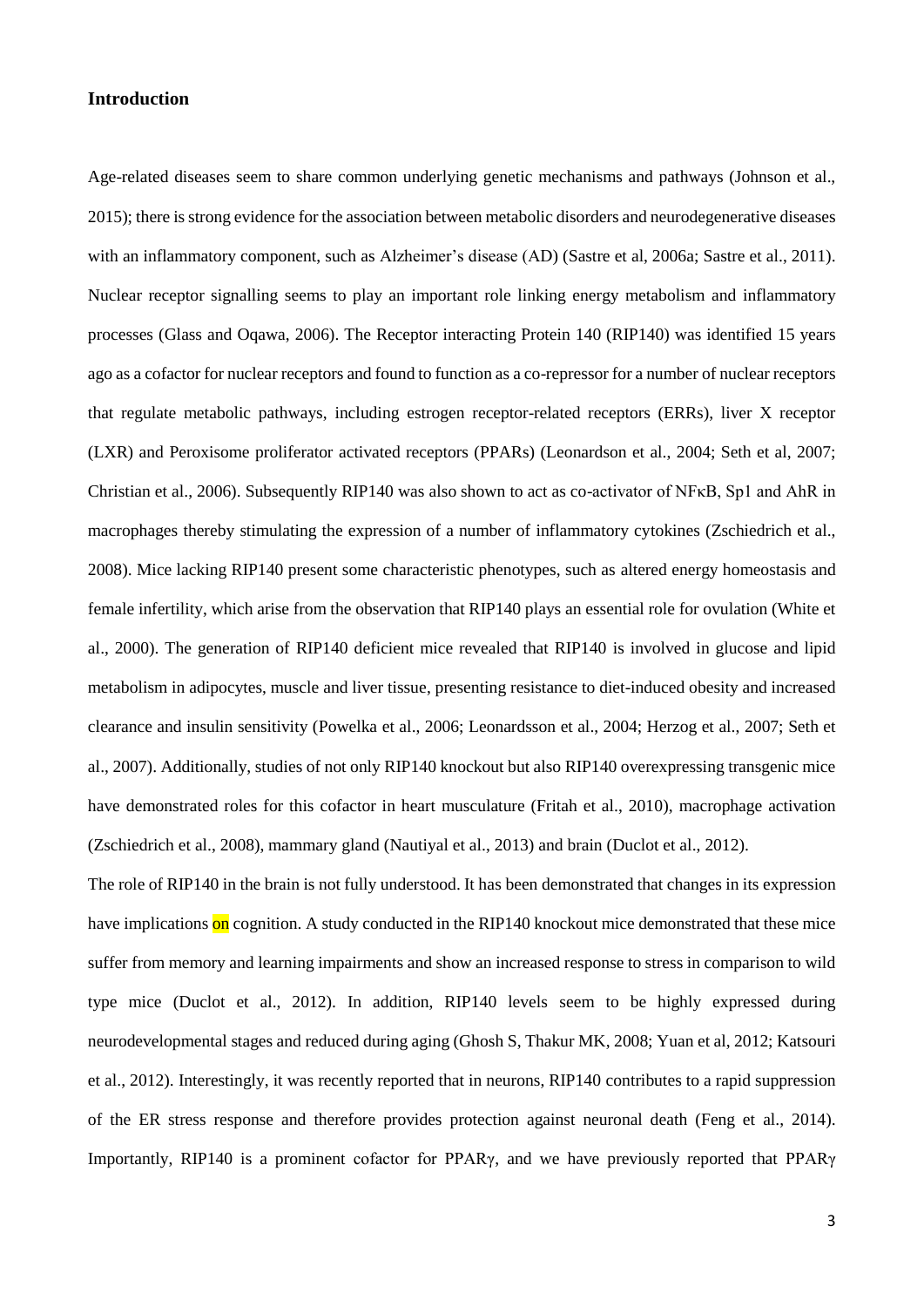activation, such as by treatment with TZDs and certain NSAIDs, reduces Aβ *in vitro* and in animal models of AD by affecting BACE1 transcription (Heneka et al., 2005; Sastre et al, 2003, 2006b).

We hypothesize then that RIP140 affects Aβ generation and/or degradation and therefore may have a role in the progression of AD. In this study, we investigated the relevance of RIP140 in AD using cell culture models as well as genetically modified mice. The results of this work provide molecular insights into the function of factors linking metabolic disease with AD and may offer opportunities for therapeutic intervention.

#### **Materials and Methods**

#### *Human postmortem samples*

Human brains were obtained from routine autopsies at the Huddinge Brain Bank in accordance with the laws and the permission of the ethical committee. The control group included frontal-cortex from subjects who died either of non-neurological diseases or traffic accidents and had no history of long-term illness or dementia (76yrs ±6: 4F, 2M). The sporadic AD group included the frontal-cortex samples from patients with clinically and pathologically confirmed AD (81yrs  $\pm 2$ : 5F, 2M). The frozen tissue was crudely fractionated to give a nuclear, membrane and cytosolic fraction. Samples were kept at -80°C until used.

#### *Animals*

For this study RIP140 knockout (8 males and 3 females) of 9 months of age and RIP140 transgenic mice (5 male and 7 females) of 5 months of age and their corresponding wild-type littermates were used. This number of animals was used to allow enough statistical power was calculated according to our previous experience (Sastre et al., 2006). We confirmed this number is appropriate using InVivoStat, an R-based statistical package. Generation of the RIP140 knock out line was performed by homologous recombination in embryonic stem cells, replacing the RIP140 gene with a lacZ-neofusion gene cassette (IRESβGEO), containing a ribosomal entry site, as previously described by White et al., in 2000. Mice used in this study had been backcrossed eight generations to C57BL/6J background.

RIP140 transgenic mice were generated by inserting human RIP140 (hRIP140; NRIP1 – Human Gene Nomenclature Database) in FVB/N background using a pCAGGS-hRIP construct (Fritah et al., 2010; Nautiyal et al., 2013). FVB/N wild-type (WT) littermates were used as controls.

Animals were maintained under standard conditions, with controlled light and temperature, and fed a chow diet ad libitum. Animals were anesthetized with sodium pentobarbital in a designed area in the morning and transcardially perfused with ice-cold phosphate-buffered saline (PBS) (0.1 M, pH 7.4). Brains were rapidly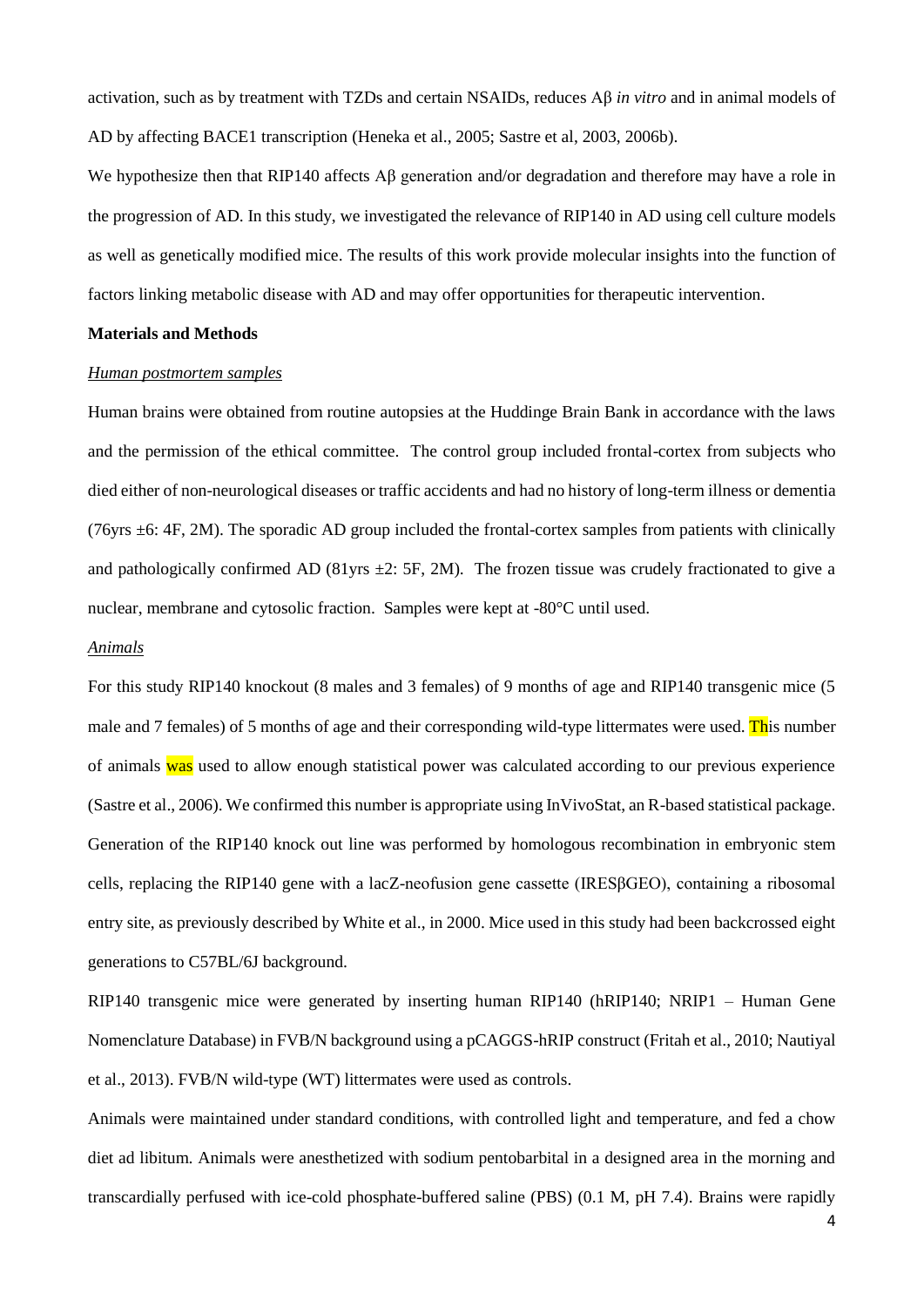removed, and the right hemisphere was immersion fixed in 4% paraformaldehyde in PBS (0.1 M, pH 7.4) for 48 hours and then cryoprotected in 20% sucrose in PBS (0.1 M, pH 7.4). The left hemispheres were dissected, snap frozen, and stored at -80° C until protein isolation.

All animal experiments conformed to the British Home Office Regulations (Animal Scientific Procedures Act 1986).

# *Cell lines, cell culture, and transient transfection*.

Mouse neuroblastoma N2a cells stably transfected with AβPP695 containing the Swedish mutation (AβPPsw, K595N/M596L) were obtained from G. Thinakaran (University of Chicago, Chicago, IL) and were cultured in 60% DMEM with 40% Opti-MEM and 5% fetal bovine serum supplemented with 0.2 mg/ml G418. Cells were incubated at  $37^{\circ}$ C in a 5% CO<sub>2</sub> atmosphere. Transfections were performed using Lipofectamine 2000 (Invitrogen) or FuGene (Roche) as described previously (Sastre et al., 2006) with 10 μg RIP140 or RIP140 shRNA, mouse PPARγ cDNA (from Dr. Ron Evans, The Salk Institute for Biological Studies, San Diego, CA). For RIP140 siRNA (Genepharma), PPARγ siRNA and BACE1 siRNA (both from Dharmacon) we used 20µM per 6 well-plate. As controls we used empty plasmid and control siRNA. Cells were treated with 10-20 μM Pioglitazone (Tocris Bioscience) or DMSO overnight. 48h after transfection, cells were harvested. Transfection efficiency was determined by Western blot, immunofluorescence or qPCR.

# *Western blotting*

Cell lysates and brain homogenates were extracted with radioimmunoprecipitation assay buffer (1% Triton X-100, 1% sodium deoxycholate, 0.1% sodium dodecyl sulfate [SDS], 150 mM NaCl, and 50 mM Tris-HCl, pH 7.2) supplemented with Roche Complete protease inhibitor and phosphatase inhibitor (PhosSTOP) cocktails. Equal amounts of protein (20-100 μg) samples were separated in SDS-polyacrylamide gel electrophoresis (PAGE) gels, followed by immunoblotting with primary antibodies (listed in supporting information), and detected with horseradish peroxidase conjugated secondary antibody in 5% non-fat dried milk in Tris-buffered saline with 0.05% Tween-20. Membranes were developed using ECL reagents (GE Amersham, UK) and using Hyperfilm ECL audioradiography film in an automated developer (Konica, SRX 101A). The intensity of the bands was quantified by densitometry using Image J software (National Institutes of Health) and normalized to β-Actin.

# *Determination of secreted APPα ectodomain and Aβ*.

5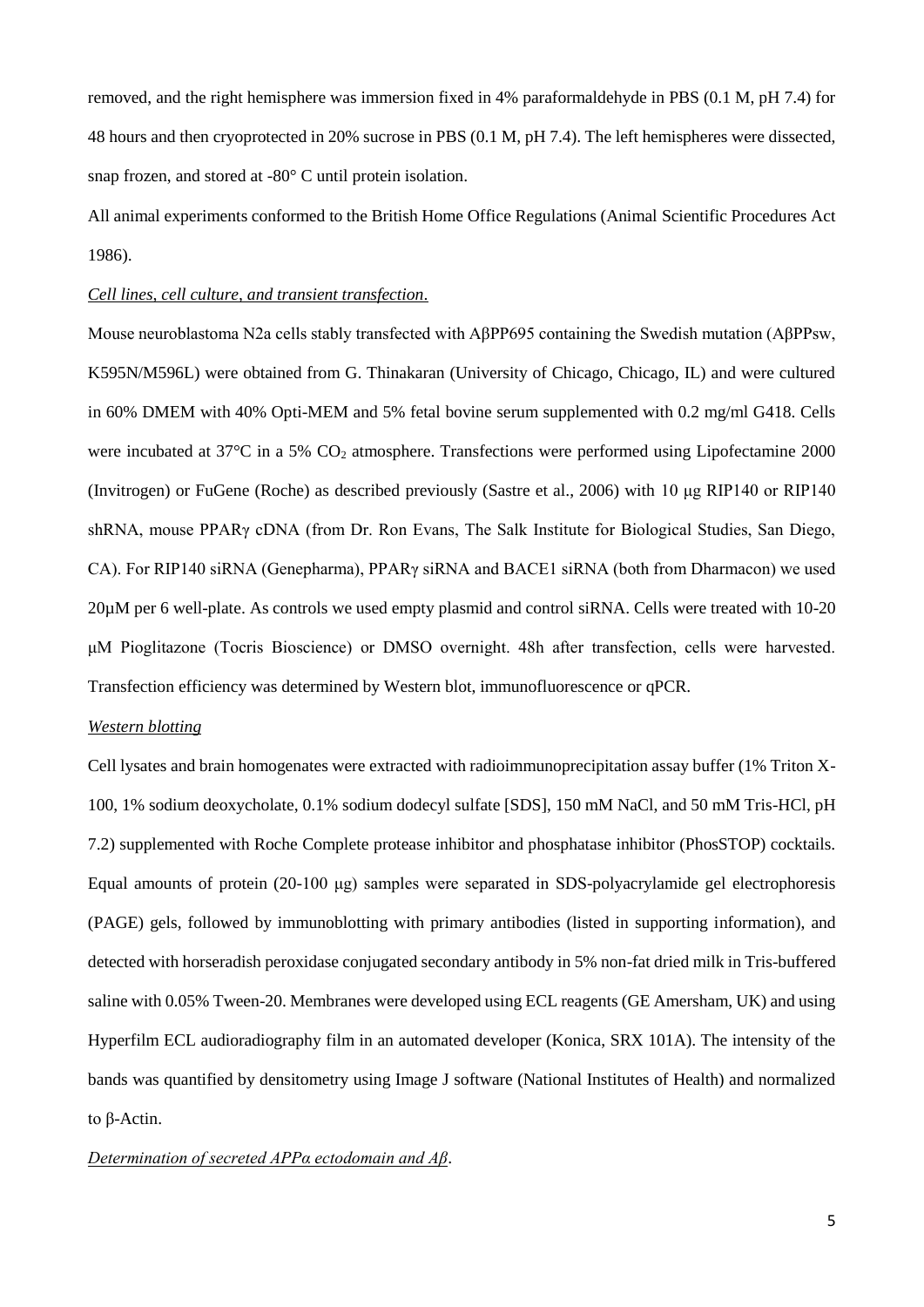Secreted APP- $\alpha$  (sAPP $\alpha$ ) and A $\beta$  in the medium were measured by Western blotting after separation by 4-12% NuPAGE gels (Invitrogen) followed by transfer to nitrocellulose membranes and immunodetection with antibody 6E10 and the ECL system (Amersham Biosciences, Freiburg, Germany). The protein bands were scanned and quantified (NIH Image J analysis program) and results were corrected according to the protein concentration in cell lysates.

# *Determination of β-secretase activity*.

The enzymatic activity of β-secretase was measured by a fluorimetric reaction (Abcam). The assay uses a secretase-specific peptide conjugated to two reporter molecules, EDANS and DABCYL. In the uncleaved form, the fluorescent signal from EDANS is quenched by the physical proximity of the DABCYL moiety. Cleavage of the peptide by β-secretase physically separates EDANS and DABCYL allowing for the release of a fluorescent signal. N2aSw cells were resuspended in 200μl of the "Extraction Buffer". 50μl of the sample was incubated with 50μl of the 2X "Reaction Buffer" and 3μl of substrate at 37ºC for 2hrs with mild shaking in the dark. The fluorescence was measured using a fluorimeter (Spectramax Gemini) using approximately 75 μg of protein lysate per well, with excitation between 335-355nm and emission detection between 495-510nm. As positive control we used Active β-secretase and as negative control a β-secretase inhibitor provided by the supplier.

We also analysed the **generation** of the carboxy-terminus fragments (CTFs) in brain homogenates as measurement of secretase's activity. CTFs were determined by Western blotting after separation of samples in 4-12% NuPAGE gels (Invitrogen) followed by transfer to nitrocellulose membranes and immunodetection with antibody R1-57. The protein bands were scanned and quantified (NIH Image J analysis program) and results were normalized to full length APP.

#### *Immunocytochemistry*

The subcellular localization of RIP140 and APP was detected in N2a cells overexpressing APPsw and RIP140 grown to 70% confluence on sterilised coverslips. Cells were washed once in sterile 1X PBS and then fixed and permeabilized in 100% methanol for 10 mins at -20ºC. The cells were then rehydrated with PBS and blocked in 10% bovine serum albumin (BSA) made up in PBS for 10 minutes at RT. Cells were washed 3X in PBS. Primary antibodies were prepared in 1% BSA in PBS. A monoclonal mouse anti RIP140 was used at 1/500 and full length APP was detected by R1-57 at 1/100. Cells were incubated with the primary for 1 hour at 37ºC in a humid chamber to prevent coverslips from drying out. Secondary Anti-Rabbit Alexa Fluor 488®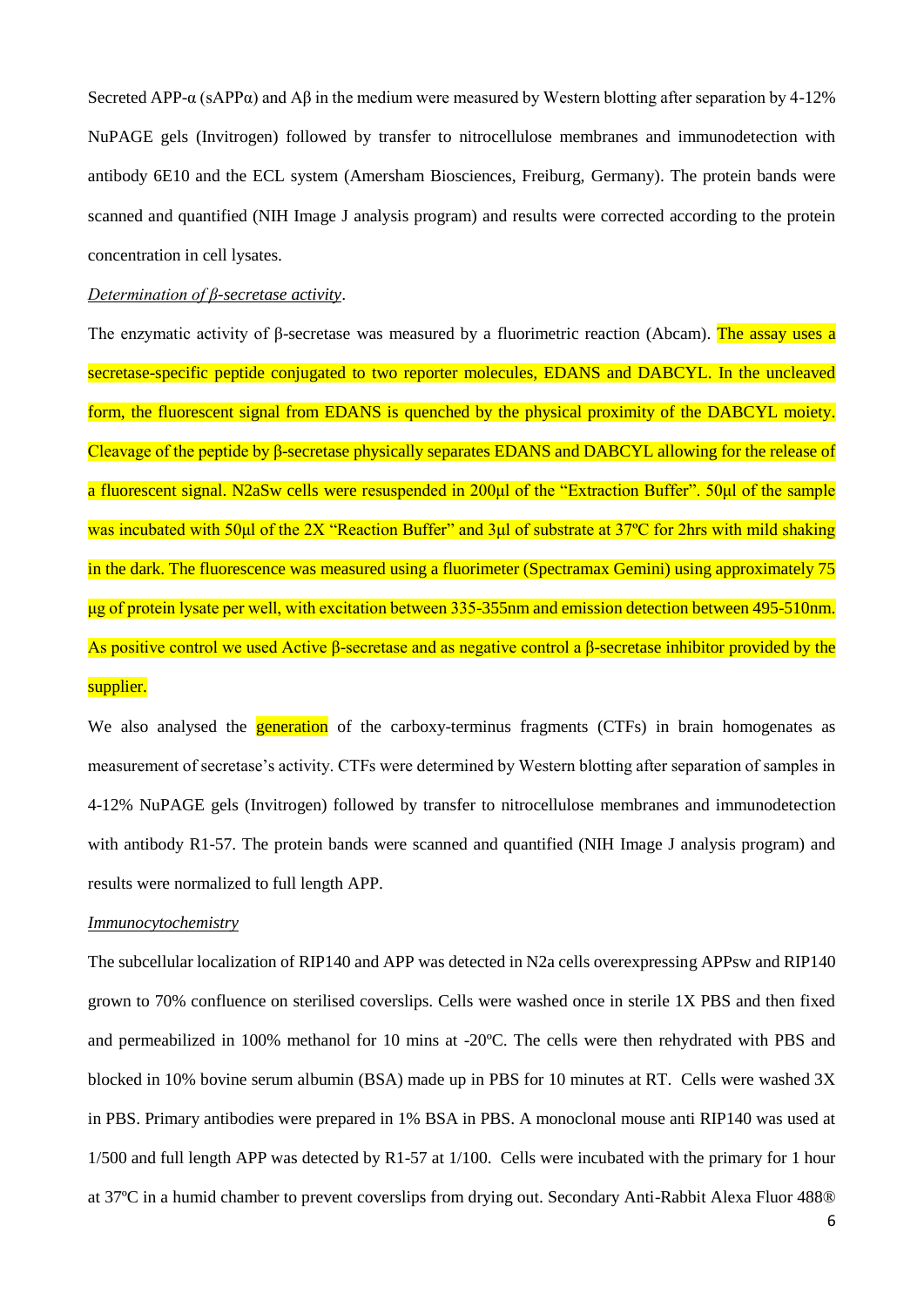(Invitrogen, US) and an anti-mouse Alexa Fluor 594® were used at 1/200 for 1hr at 37C. The coverslips were mounted onto glass slides using Vectashield mounting medium with a DAPI counterstain (Vector Laboratories, Burlingame,CA) and observed under confocal microscope.

#### *ELISA*

The levels of human Aβ1-40 and Aβ1-42 in the media of N2asw cells were determined using High Sensitivity Human Amyloid β40 and β42 ELISA kit (Millipore). The standard curve ranged 16 pg/mL–500 pg/mL. Concentrations were quantified according to the manufacturer's instructions.

#### *RNA preparation, reverse transcription-PCR and qPCR*

RNA extraction was performed using Trizol reagent (Sigma) and reverse-transcription quantitative-PCR analysis was performed using a 2 step method with an initial RT and subsequent real time cycling on a Strategene Mx3000p block cycler. Real time cycling was carried out with the Quantifast<sup>®</sup> SYBR green (Qiagen) and Quantiect® Primer assays (Qiagen) for mouse BACE1. Other primers used to measure mRNA levels of other genes are listed in table 1 (Supporting information). All genes were normalized to a housekeeping gene, which were in our case was GAPDH. A post melt-curve analysis revealed the absence of primer dimmers for all primer sets. For each repeat a calibration curve (100, 10, and 1 ng) was produced for each transcript to ascertain the primer set efficiency and the cDNA input. The efficiency is described by the equation:  $E = 10(-1/slope)$ .

In addition, RT2-Profiler PCR array (Qiagen) was carried out in hippocampal mRNA extracts for analysing the expression of a focused panel of genes related to Alzheimer's Disease. The array includes genes that contribute to amyloid beta-peptide (Aβ) generation, clearance, and degradation, as well as genes involved in amyloid beta-peptide (Aβ) signal transduction leading to neuronal toxicity and inflammation.

# *Luciferase Assay.*

The luciferase reporter assay for BACE1 promoter activity was performed according to the instructions of the manufacturer (Promega). Briefly, the cells were transfected with 800 ng Luc-plasmid and 2ng CMV-Renilla-Plasmid (1:400 ratio) for 24 well plate. 48h after transfection the cells were harvested and resuspended in 200 μl of lysis buffer. Equal amounts of proteins were used for the assay.

#### *β-Galactosidase staining*

Brains were fixed in 2.5% methanol-free paraformaldehyde during 1 h at 4°C. After three washes in cold phosphate buffer saline with 0.2 mM MgCl2, 0.02% NP-40 and 0.01% sodium deoxycholate, tissues were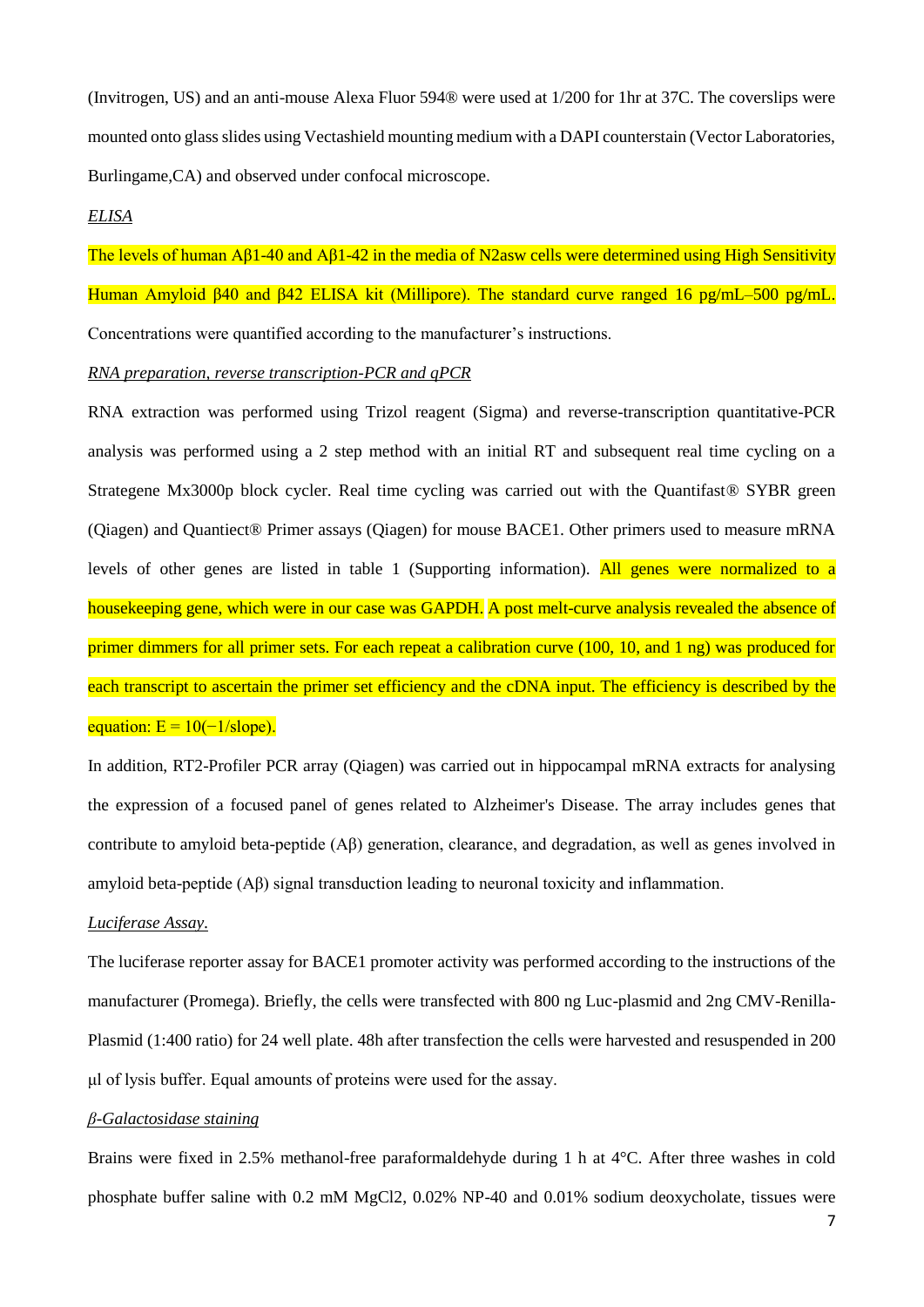incubated in a LacZ staining solution (10 mM K3Fe(CN)6, 10 mM K4Fe(CN)6, 3H2O and 1.5 mg/ml X-Gal) overnight at 37◦C protected from light and postfixed in 4% methanol-free paraformaldehyde.

# *In situ hybridization*

An RNA probe for RIP140 exon 1b was transcribed from a cDNA template using a Megascript SP6 or T7 kit (Ambion), incorporating digoxigenin-11-UTP (Roche) (Nichol et al, 2006). Sections were deparaffinised, rehydrated and then permeabilised by digestion with proteinase K. Sections were fixed in 4% paraformaldehyde, washed and air dried before hybridisation. The probe was diluted between 1:50-1:100 with hybridisation buffer (50% formamide, 5x SSC, 1x Denhardt's solution, 10% dextran sulphate, and 100  $\mu$ g/ml denatured herring sperm DNA) and 10 µl of diluted probe was applied to each section and incubated in a humid chamber overnight at 55°C. RNase pre-treated sections or sections receiving hybridisation buffer only or sense probes, were used as negative controls. Following the hybridisation step, the slides were washed to remove excess and non-specifically bound riboprobe. For detection of the hybridised probe, slides were incubated with an anti-digoxigenin-alkaline phosphatase conjugate (Roche).Alkaline phosphatase-labelled hybrids were detected using a solution of 337 µg/ml nitro blue tetrazolium (NBT, Roche), 175 µg/ml 5-bromo-4-chloro-3indolyl phosphate (BCIP, Roche) and 1 mM levamisole. Slides were rinsed and mounted in aqueous mountant (Glycerol Gelatine, Sigma).

#### *Statistical Evaluation*.

Data were statistically analyzed by GraphPad Prism 5 by using Student's t test or ANOVA followed by the Newman-Keuls multiple comparison test or the Dunnett post hoc test, depending on whether we were comparing different groups with the control group (Dunnett) or whether all pairs of columns were compared (Newman-Keuls multiple comparison).

#### **Results**

# *RIP140 expression is reduced in AD brain*

We have previously reported that the expression of PPARγ and its main co-activator PGC-1α are reduced in the brain of AD patients (Sastre et al., 2006; Katsouri et al., 2011). We determined whether the expression of RIP140 was altered in AD patients, comparing brain samples from AD patients with age-matched healthy control brains. We performed immunoprecipitation/Western blotting experiments with antibody 6D7 against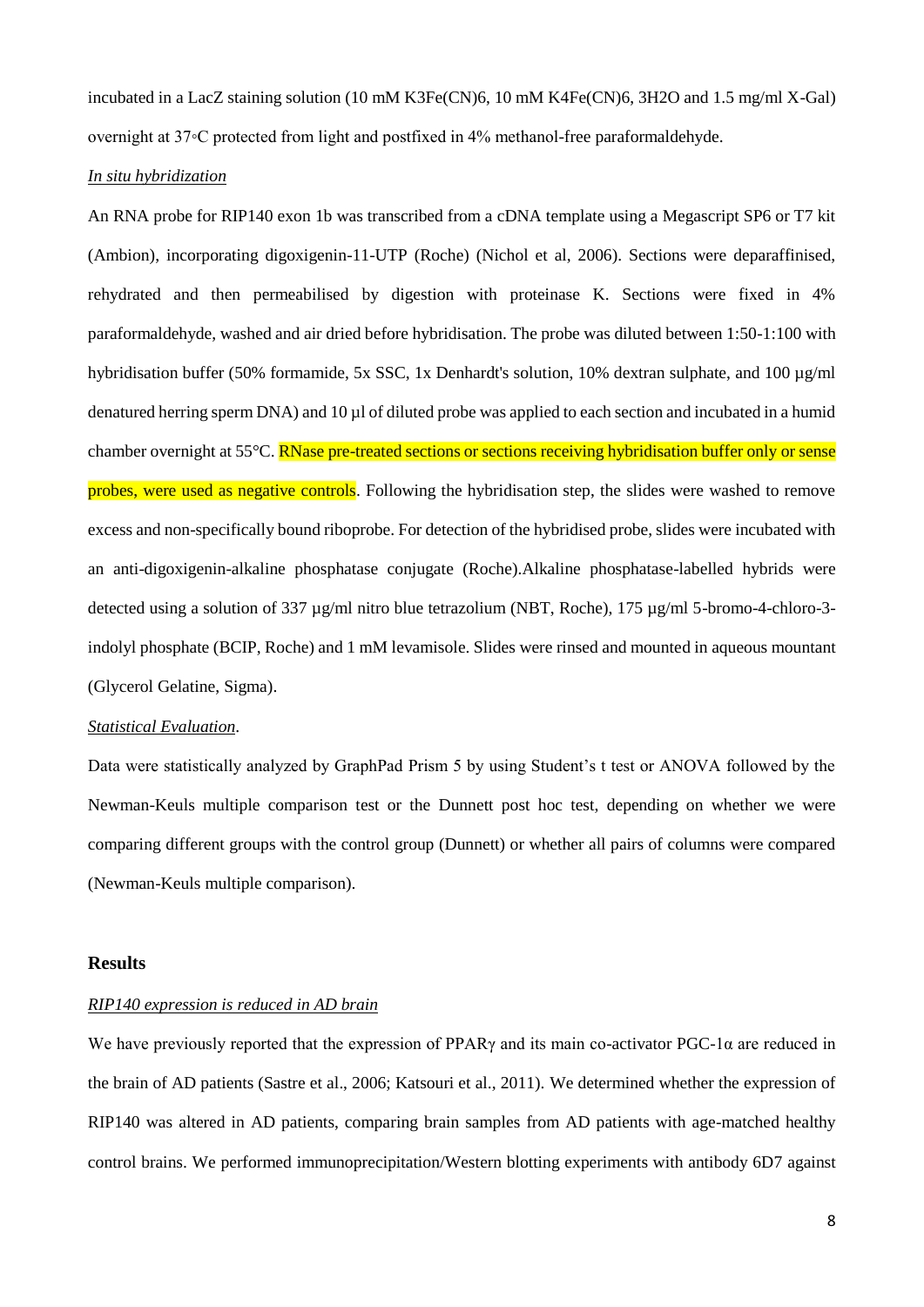RIP140 in nuclear extracts from frontal cortex from 7 AD cases and 6 controls. The results indicate that RIP140 expression is reduced in AD patients compared to healthy controls (Fig. 1A).

#### *Distribution of RIP140 in the mouse brain*

We then explored the localization of RIP140 in the brain. *In situ* hybridisation was carried out in brain sections of a healthy human brain (Fig. 1B) and sagittal sections of wild-type mice, using a probe against exon 1b of RIP140. The results show that RIP140 is highly expressed in cortical areas, in particular in the hippocampus, frontal cortex as well as in the cerebellum (Fig. 2A).

Another way to determine the distribution of RIP140 was by performing β-Galactosidase staining to detect LacZ gene expression in sections of RIP140 knockout mice. Because RIP140 gene was replaced by the LacZ sequence in the generation of RIP140-KO animals, β-galactosidase transcription is driven by the RIP140 promoter and therefore mirrors the expression of the endogenous RIP140 gene in WT mice. LacZ staining confirmed the localisation of the RIP140 gene in cells from hippocampus and cortical areas of the brain (Figures  $2B$  and  $2C$ ), two areas highly involved in AD pathology.

# *RIP140 regulates the expression of genes involved in Alzheimer's disease*

Because RIP140 is a co-regulator for transcription factors implicated in AD (such as PPARγ and NFκB) and is expressed in key regions of the brain associated with the pathology, we performed a qPCR based array (Qiagen) specific for genes involved in AD, using mRNA extracts from hippocampal tissue of two male mice lacking RIP140 and 2 matching wild- type controls.

The results illustrated in figure 3A show genes that are up-regulated in RIP140 KO mice (bars with values above the baseline) or down-regulated (values below the baseline) in comparison to wild-type expression of the gene. Genes of interest that appeared to be up-regulated in RIP140 null mice were ApoA1, Bace1, Bace2, Cdk5, Gap43, Igf2 and Mtap2 (green arrows) and genes down-regulated were ApoE, Gsk3β and Ide (red arrows). Interestingly, many of these genes seem to be related to the insulin signalling pathway (Fig 3A). Additionally, we aimed to confirm these data by qPCR, increasing the number of animals per group, selecting the most interesting genes and adding some genes not present on the array but of relevance for AD, such as Neprilysin and Mtap1. The results confirmed the up-regulations of genes such as Bace1, Cdk5, Mtap2, and Gap43 in RIP140 knockout brains and a reduction in the transcription levels of ApoE, compared to Wild-type mice (Fig. 3B).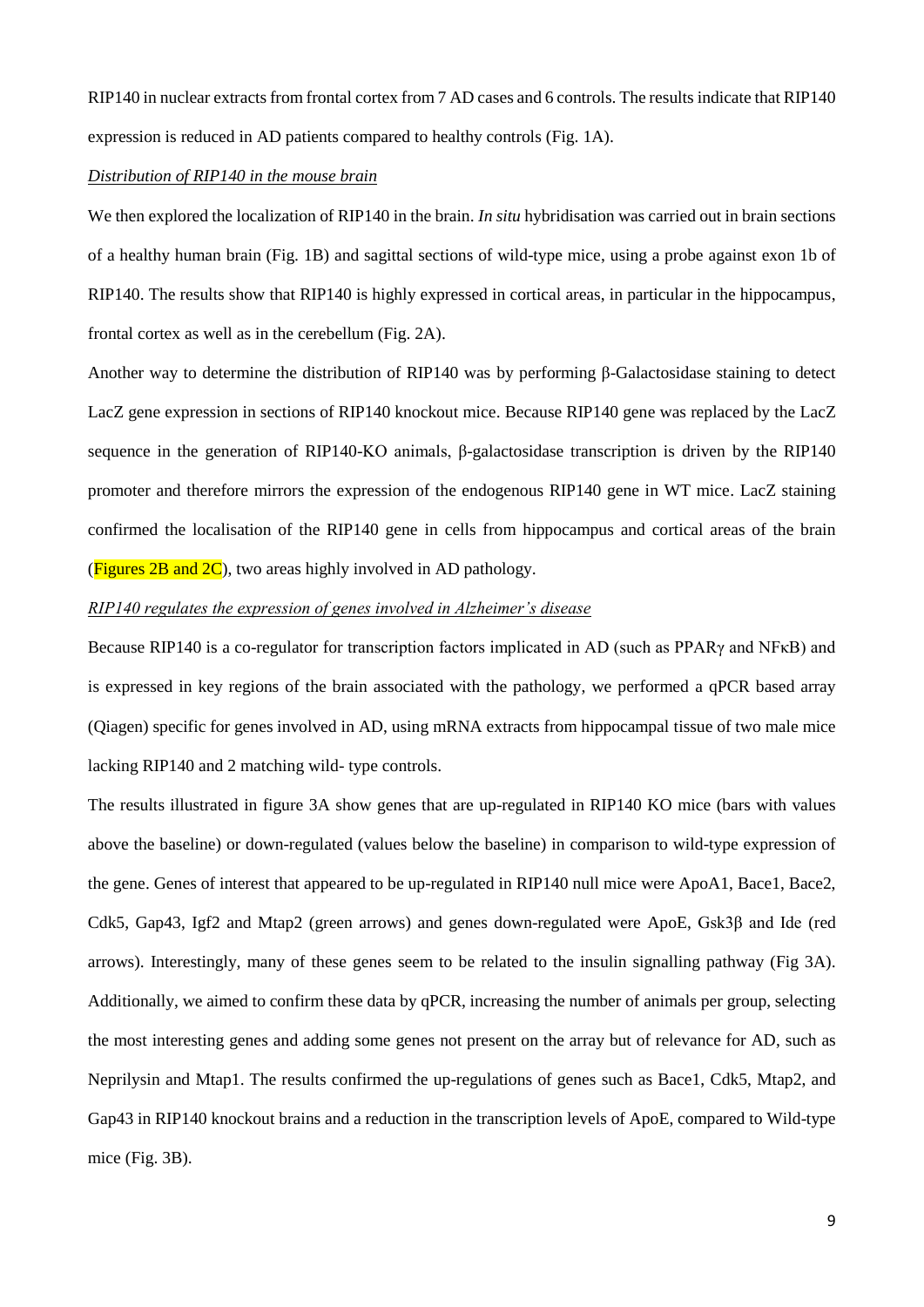Furthermore, we analysed the expression of the same set of genes in the brains of RIP140 transgenic mice and their wild-type littermates. In contrast with the results obtained in the knockout, BACE1, Mtpa1 and Mtap2 mRNA values appeared reduced in RIP140 transgenics (Fig. 3C) when compared with wild-type mice. No significant changes were detected in other genes.

#### *RIP140 regulates the expression of GSK3*

An interesting gene that was found altered in the mRNA screening of RIP140 knockout brain was GSK3. This kinase has been involved in both tau phosphorylation and Aβ generation (Bhat et al., 2004). Two isoforms of GSK3 exist, GSK3β and GSK3α and both versions are ubiquitously expressed but partially involved in different processes (Jope and Johnson, 2004). GSK3 is negatively regulated by kinases that directly phosphorylate a regulatory N-terminal serine of GSK3 [shown as Ser9 (S9) of GSK3b].(Jope and Johnson, 2004). We assessed the expression of both GSK3 isoforms as well as p-GSK3 by Western blot in the brains of RIP140 knockout and transgenic mice.

p-GSK3β levels were not significantly different between wild-type and RIP140 null and RIP140 transgenic mice (Fig. 4A). However, the expression of both GSK3α and GSK3β isoforms were found increased in cortex of RIP140 knockout mice (Fig. 4A). In order to know whether GSK3 activity was also altered in the brain of RIP140 knockout and transgenic mice, we determined the expression of Axin2. Axin2 is a gene regulated by activation of the Wnt/β-catenin pathway, which is modulated by GSK3 (Jho et al., 2002). Our results show a marked reduction of Axin2 mRNA in the cortex of RIP140 knockout mice and a non-significant increase in the brains of transgenic mice compared with wild-types (Figure 4B). These results are consistent with the increases in GSK3 expression found in RIP140 knockout mouse brains.

To confirm whether RIP140 affected GSK3 expression in neurons *in vitro* and whether this was mediated through a mechanism involving PPARγ, we performed the same experiments in N2asw cells transfected with PPARγ siRNA. N2a cells stably expressing APPsw were transfected with human RIP140 cDNA tagged with V5. We found a decrease on p-GSK3β levels, probably due to a reduction in the expression of GSK3β in cells overexpressing RIP140 (Fig. 4C). However, this effect was not mediated through PPARγ since the values were not reversed by PPARγ knockdown (Fig. 4C). A down-regulation of GSK3β mRNA levels by RIP140 exogenous overexpression was also found when analysed by qPCR (Fig. 4D). The confirmation of the efficiency of transfection is shown in figures  $5A$  and  $5B$ , by immunofluorescence experiments and also by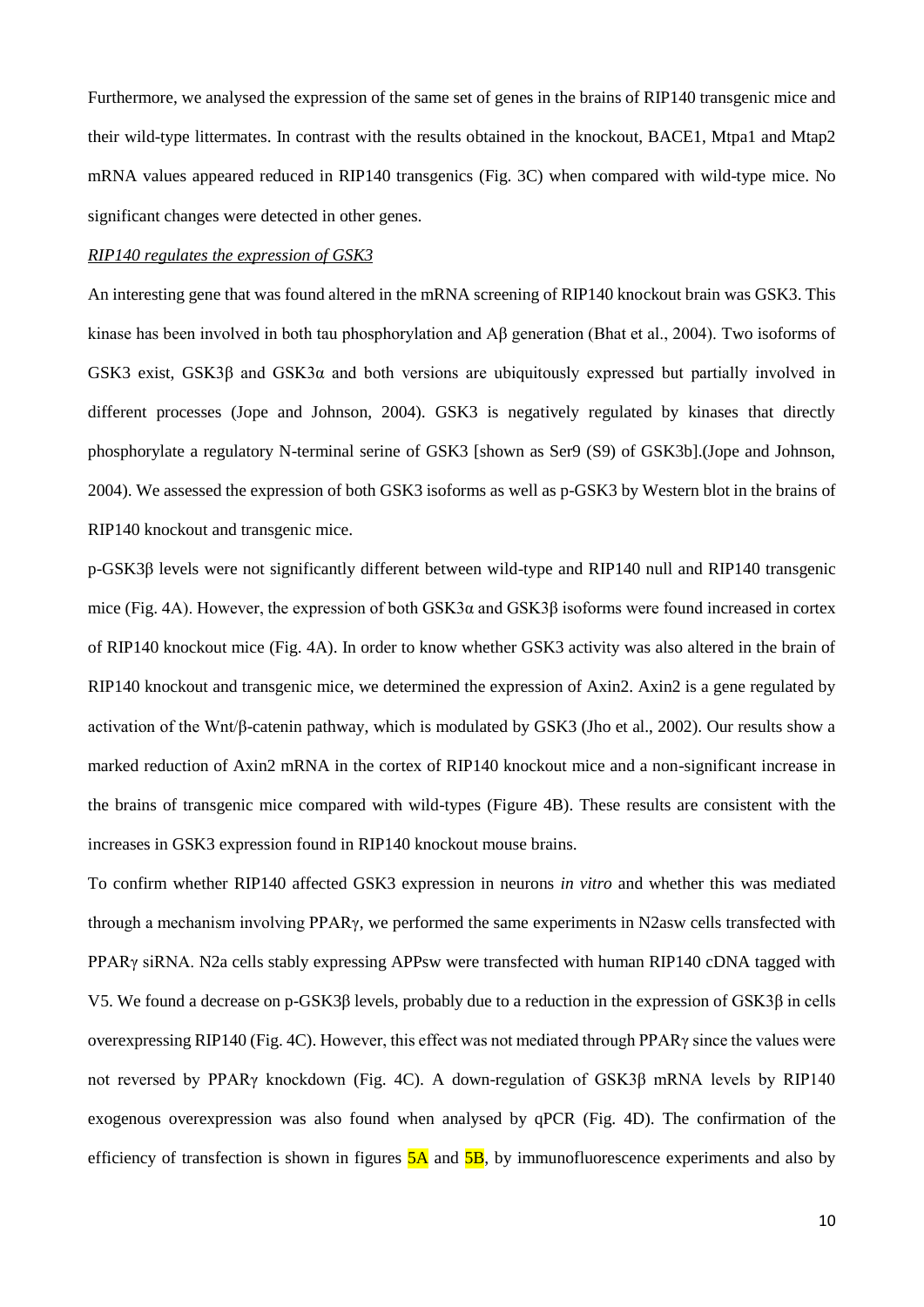Western blot with an antibody against V5. Therefore, RIP140 seems to repress the expression of GSK3 by regulating a transcription factor different of PPARγ.

#### *RIP140 affects Aβ generation by reducing BACE1 transcription*

An additional gene that was found significantly altered in RIP140 knockout brains was BACE1. Therefore, we next evaluated the effect of exogenous RIP140 expression on the expression and activity of this enzyme. As mentioned previously, BACE1 transcription is regulated by nuclear receptors such as PPARγ or estrogen receptors, whose activity is controlled by RIP140. When transfecting a human construct of RIP140 into the neuronal N2aSw cell line we demonstrated that its localisation was exclusively nuclear (Fig. 5A). Cells were also incubated with Pioglitazone (20 μM) during 40h, since it has been described that RIP140 binds to PPARγ in ligand activated dependent manner. BACE1 protein expression was reduced by RIP140 overexpression by almost 50% (Fig.  $5\text{C}$ ). Conversely, RIP140 knockdown by transfection of RIP140 siRNA resulted in an increase in BACE1 expression (Fig.  $5D$ ) and prevented the down-regulation of BACE1 levels by pioglitazone. To determine whether BACE1 activity was also decreased by RIP140, a fluorescence enzymatic assay for βsecretase was performed using a synthetic peptide containing the specific β-cleavage site, showing around 15% decrease in β-secretase activity in cells transfected with RIP140 or PPARγ cDNAs (Fig.  $5E$ ).

Changes in BACE1 expression were paralleled with alterations in BACE1 mRNA levels (Fig. 5F). As observed above, cells transfected with RIP140 siRNA showed increased BACE1 mRNA levels (Fig.  $5\overline{F}$ ). In addition, we examined whether BACE1 promoter activity was modulated by RIP140 using a Firefly luciferase reporter gene driven by the rat BACE1 promoter transfected in N2asw cells. We observed a reduction in the activity of the BACE1 promoter in cells transfected with RIP140 and an increase with RIP140 knockdown (Fig.  $5\text{G}$ ). In order to determine whether the effects of RIP140 on BACE1 transcription were mediated through activation of PPARγ, we performed Western blotting for BACE1 in cells transfected with PPARγ siRNA. The results on Figure 5H show that the reduction in the levels of BACE1 following RIP140 transfection were restored to

represses BACE1 transcription by acting as a cofactor for PPARγ.

In line with this, our *in vitro* results in N2asw cells coincided with *in vivo* data obtained in brain homogenates of RIP140 transgenic mice, which showed a significant reduction of BACE1 expression compared to wildtype animals (Fig.  $5\mathbf{I}$ ). Furthermore, we found a strong increase in total CTFs in the knockout brain

control levels after RIP140 exogenous expression in PPARγ knockdown cells. These data suggest that RIP140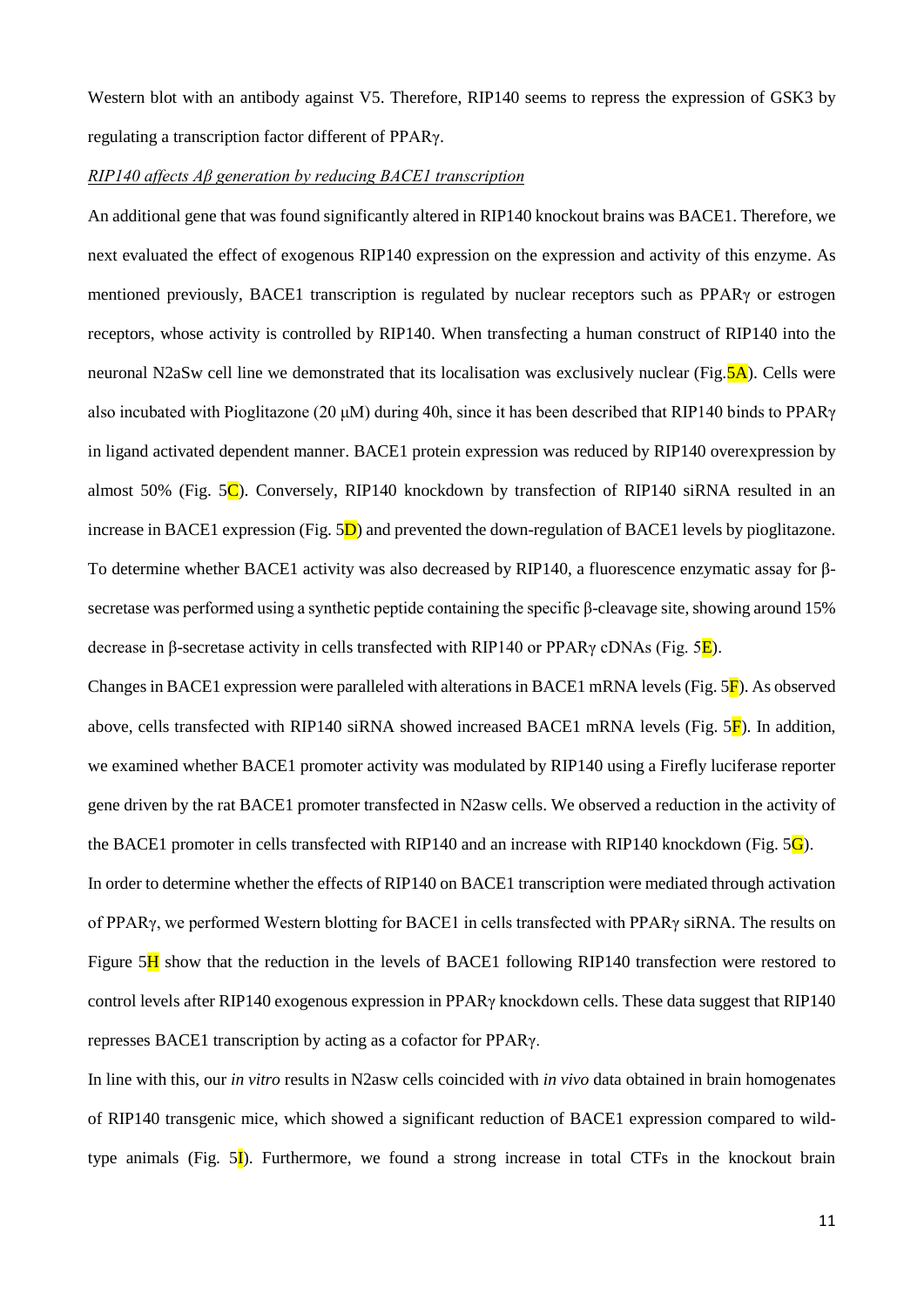homogenates compared to wild-type controls (Figure  $S1A$ ), indicating a reduction in β-secretase activity, with no changes in the transgenic mice.

Because BACE1 is a key enzyme for Aβ generation, we next examined whether RIP140 was able to alter the levels of Aβ in N2asw cells. Under these conditions, cells overexpressing RIP140 and simultaneously activated with Pioglitazone showed a 24% reduction on secreted Aβ, in particular the Aβ42 subtype (Fig. 6 $\overline{A}$  and 6 $\overline{B}$ ). This effect was not due to a decrease in full length APP (Fig.  $6C$ ) or in the cleavage by  $\alpha$ -secretase, as levels of soluble APP $\alpha$  were unchanged by the treatment (Fig. 6C).

#### **Discussion**

Epidemiological studies have indicated a link between metabolic diseases such as type 2 diabetes and Alzheimer's disease (AD), with the risk of incidence 65% higher in individuals with diabetes mellitus than in those without (Arvanitakis et al, 2004). The mechanisms mediating these effects are not clear, but it has been hypothesized that insulin resistance (IR) and brain glucose deprivation impair brain function. IR and type-2 diabetes involve a state of chronic inflammation characterized by abnormal cytokine production, increased acute-phase reactants and other mediators, and the activation of a network of inflammatory signalling pathways (Hotamisligil, 2006), which could lead to higher propensity to develop AD or to exacerbate AD symptoms. Both PPARγ and its cofactor RIP140 have been implicated in the control of insulin sensitivity. The role of PPAR<sub>γ</sub> is supported by the fact that several familial mutations in PPAR<sub>γ</sub> lead to severe IR and diabetes mellitus (Barroso et al, 1998). Furthermore, mice deficient for PPARγ in skeletal muscle have significant whole body IR (Hevener et al, 2003). The PPARγPro12Ala polymorphism, which is associated with an increased risk of type 2 diabetes (Altshuler et al., 2000), has been found to influence plasma 24S-hydroxycholesterol/cholesterol ratios in AD patients (Sauder et al., 2005). In addition, PPARγ activators such as TZDs are widely used to increase peripheral insulin sensitivity (Wagstaff and Goa, 2002). These data suggest the possibility of a common genetic propensity for AD and IR. The importance of RIP140 in these signalling pathways was confirmed by examining the phenotype of RIP140 null mice which store markedly less triglyceride in white adipose tissue and exhibit protection from hepatic steatosis, resistance to diet-induced obesity and increased clearance and insulin sensitivity (Leonardsson et al., 2004; Powelka et al., 2006). Whole-body RIP140 knockout animals are lean and maintain insulin sensitivity, suggesting that RIP140 globally promotes fat accumulation and insulin resistance (Leonardsson et al., 2004; Powelka et al., 2006). Therefore, our initial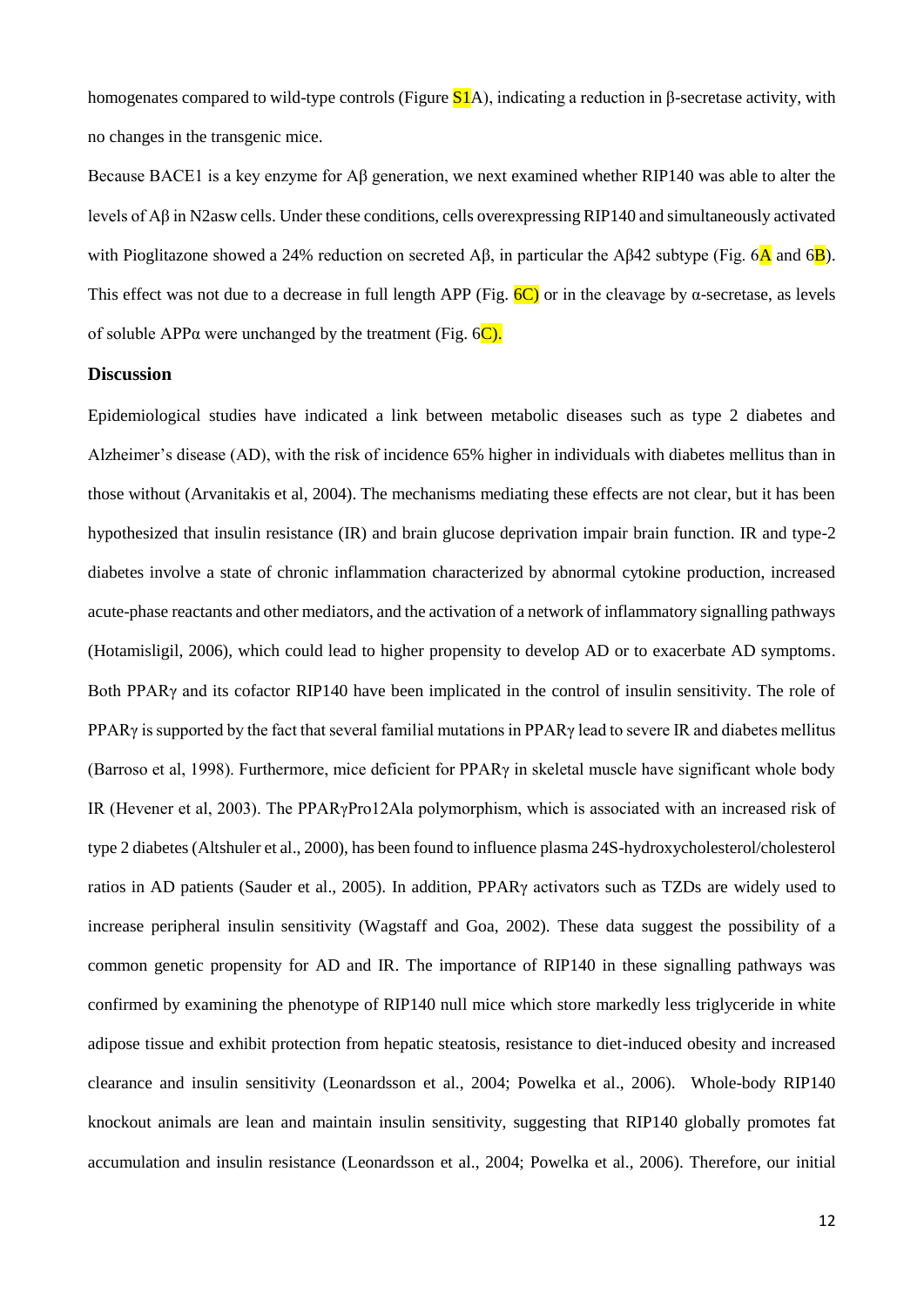interest was to explore the function of a metabolic modulator such as RIP140 in the brain and whether RIP140 affected the progression of neurodegenerative diseases like AD.

In this study we found that indeed RIP140 knockout brains present alterations in the transcription of genes linking AD with the insulin pathway, such as GSK3 and IGF2. As indicated previously, RIP140 has been found to function as a co-repressor for nuclear receptors that regulate metabolic pathways (Leonardson et al., 2004; Seth et al, 2007; Christian et al., 2006) but can also act as co-activator for transcription factors regulating inflammatory genes and cell proliferation such as NFκB (Zschiedrich et al., 2008; Nautiyal et. al, 2010). We found that RIP140 represses BACE1 transcription by a mechanism mediated by PPARγ. The reduction in BACE1 transcription observed by overexpression of RIP140 coincides with previous results in cells transfected with the transcriptional regulator PGC-1α (Katsouri et al., 2011; Gong et al., 2010; Wang et al 2013) or with PPARγ cDNA or by incubation with PPARγ agonists (Sastre et al, 2003, 2006b). The specificity of the effect of the PPARγ activators on BACE1 was confirmed in PPARγ knockout cells and in N2asw cells transfected with PPARγ siRNA, where these drugs did not affect BACE1 transcription (Sastre et al., 2006b). Our new data show that pioglitazone did not alter BACE1 expression in cells transfected with RIP140 siRNA (Figure  $5D$ ), thereby demonstrating that the effect of pioglitazone on BACE1 transcription seems to be mediated via RIP140 regulation of PPARγ. Therefore, our results show that RIP140 binds to PPARγ in a ligand-activated dependent manner, leading to lower BACE1 transcription and subsequently reduced Aβ generation (see schematic summary in Fig. S1B).

Another important gene regulated by RIP140 is GSK3. GSK3 activity is increased in the frontal cortex of AD patients and its expression is up-regulated in the hippocampus (Blalock et al. 2004). It co-localises with degenerating neurites and NFTs (Yamaguchi et al. 1996; Pei et al. 1997) and active GSK3 appears in neurons with pre-tangle changes (Pei et al. 1999). GSK3 is not only important for regulating Tau pathology but also Aβ generation; recently our group demonstrated that GSK3 inhibition promotes lysosomal biogenesis and autophagic degradation of the APP (Parr et al., 2012) and the transcription of BACE1 through the Wnt/βcatenin pathway (Parr et al., 2015).

We found that the frontal cortex of RIP140 knockout mice expressed elevated levels of GSK3-α and GSK3-β compared to wild-type mice and reduced transcription of the Wnt target gene Axin2. Conversely, *in vitro* experiments carried out in N2asw cells seem to indicate that RIP140 overexpression reduces the levels of GSK3 mRNA, therefore indicating that RIP140 represses its transcription. It would be thus interesting to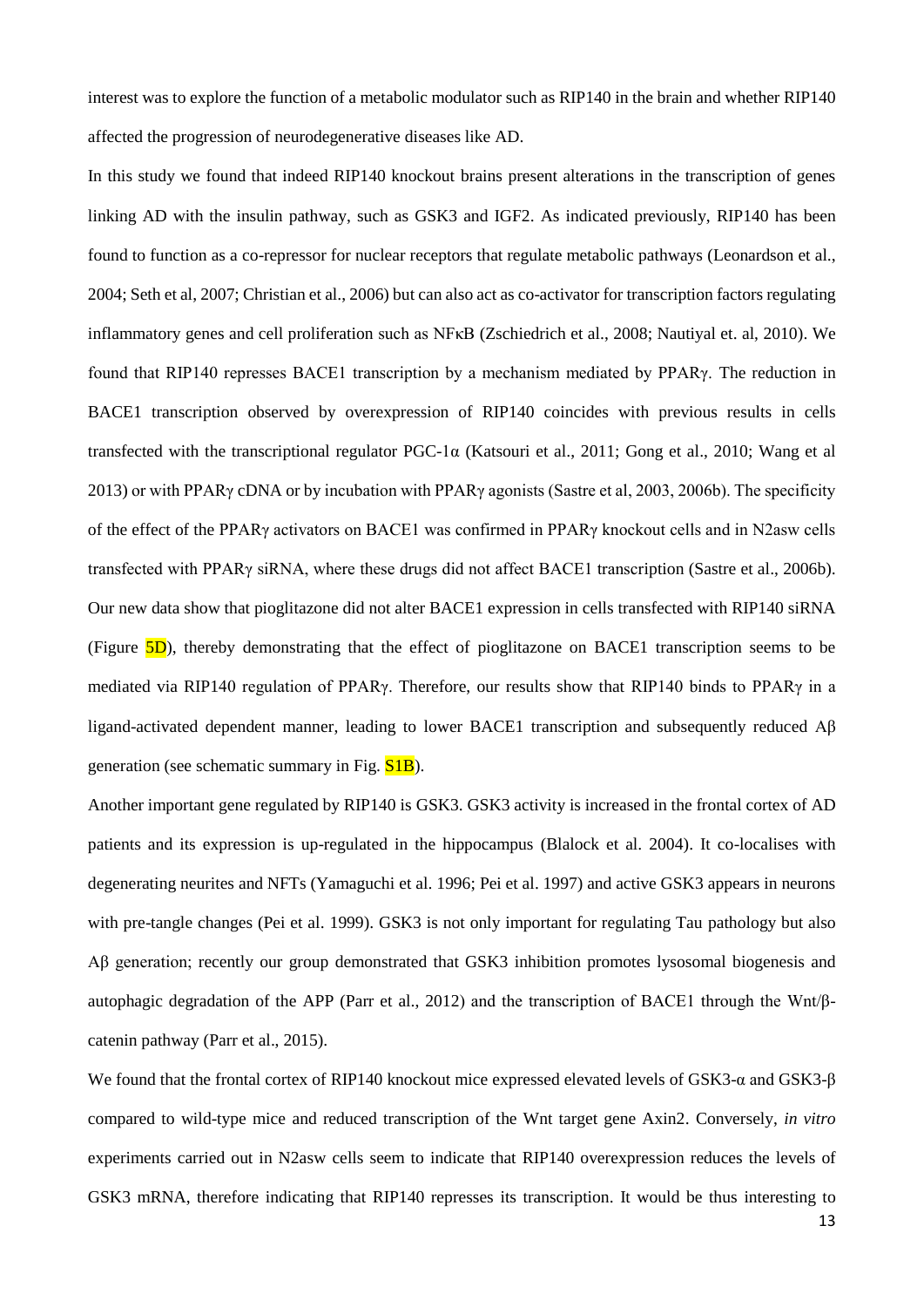determine whether the GSK3 promoter contains consensus binding sites for transcription factors regulated by RIP140. This effect does not seem to be mediated through PPARγ, since treatment of N2asw cells with PPARγ activators such as pioglitazone did not affect GSK3 expression (data do not shown) and PPARγ knockdown did not reverse GSK3 down-regulation by RIP140. It is worth noting that RIP140 could modulate transcriptional initiation at regulated promoters by a variety of mechanisms, including histone acetylation and chromatin remodelling (Kiskinis et al, 2007; Katsouri et al., 2012), and would be attractive to investigate in the future if this is the case for GSK3 regulation.

An alternative interpretation for the alterations on GSK3 expression may be found in the effects of the insulin signalling pathway on GSK3. Impairment of insulin signalling in the brain has been linked to tau phosphorylation. As mentioned before, RIP140 null mice exhibit high insulin sensitivity resulting in lower insulin plasma level due to their lower fat body content and higher insulin degradation. Insulin signalling activates the PI13-kinase which activates Akt8 a factor known to phosphorylate GSK3α and β at two serine residues (Saltiel and Kahn 2001; Lizcano and Alessi 2002). This serine phosphorylation leads to prevention of the enzymatic activity of GSK3. In fact, neuronal insulin receptor knockout mice present reduced pGSK3 levels (which is less active) and increased tau hyperphosphorylation (Schubert et al., 2004). This could also mean that regulations of GSK3 expression in our mouse model could be consequence of whole body RIP140 knockout on the insulin pathway rather than a transcriptional regulatory effect of RIP140 on GSK3 in the brain.

#### **Conclusions**

Overall, our study provides evidence for the protective effects of RIP140 in AD. The observation of reduced RIP140 levels in AD patients further support RIP140 down-regulation favouring disease progression. Therefore, therapies developed towards increasing RIP140 expression in the brain would be effective for treating AD. RIP140 expression could be pharmacologically manipulated by activating a number of nuclear receptors including steroids/retinoids or alternatively, by delivering its cDNA into the brain using gene therapy. In line with this, recently we have successfully administered PGC1α via lentiviral injection, another PPARγ activator, in the cortex and hippocampus of transgenic APP23 mice (Katsouri et al, 2015 unpublished observations).

#### **Acknowledgements**

This work was funded by a PhD studentship from the Alzheimer's research UK (ART-PhD2011-16).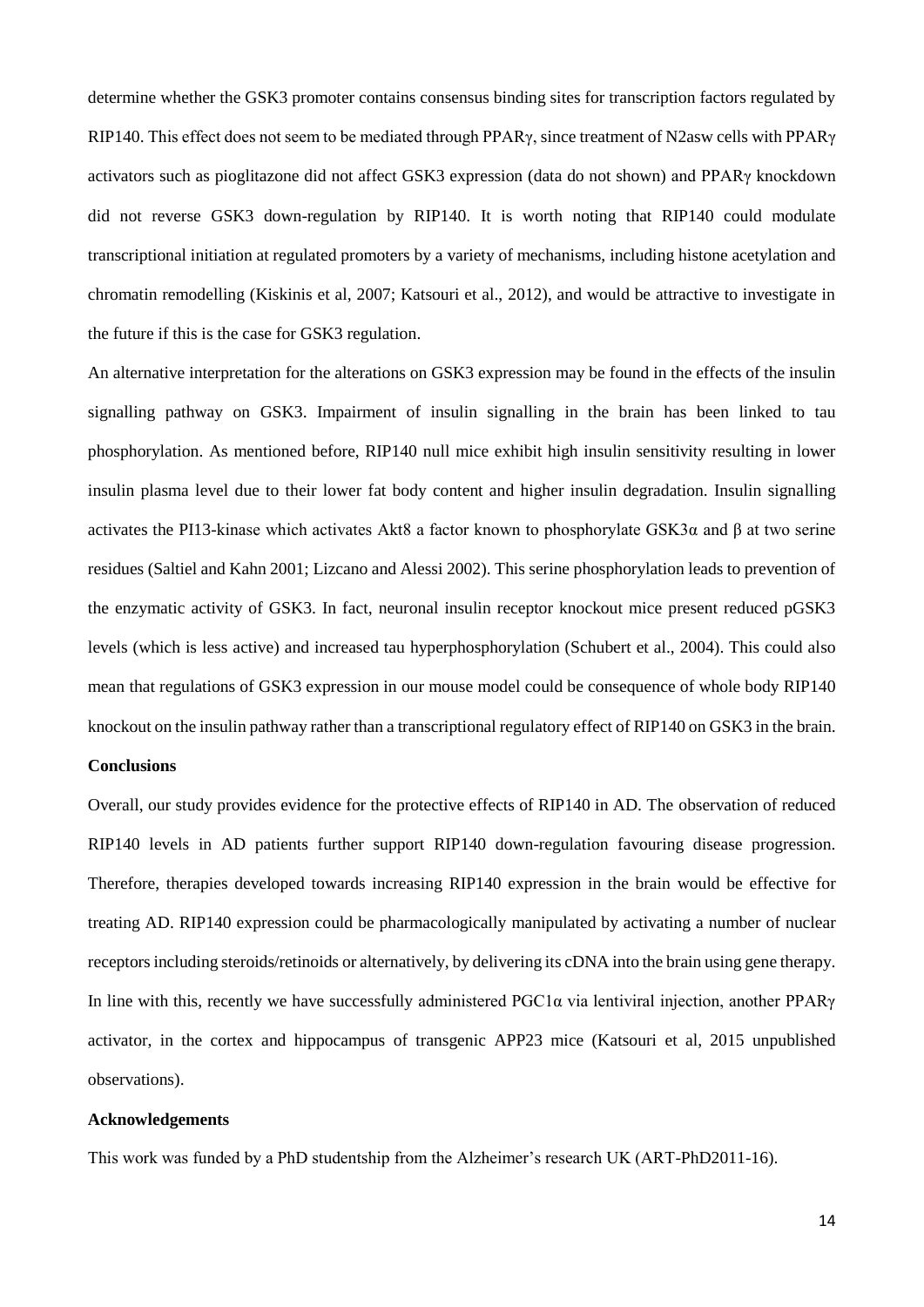We would like to thank Dr. Amy Birch for helpful advice on ELISA technique and the Swedish Brain Bank for the donation of the human brains used in the present study. We are also grateful to Dr. Gopal Thinakaran (University of Chicago) for N2asw cells and Dr. Steffen Rossner (University Leipzig) for the BACE1 promoter complementary DNA. We would like to dedicate this study to the memory of Jamie Graham, who raised funds to make this work possible.

#### **References**

Altshuler D, Hirschhorn JN, Klannemark M, Lindgren CM, Vohl MC, Nemesh J, Lane CR, Schaffner SF, Bolk S, Brewer C, Tuomi T, Gaudet D, Hudson TJ, Daly M, Groop L, Lander ES. The common PPARgamma Pro12Ala polymorphism is associated with decreased risk of type 2 diabetes. Nat Genet. 2000; 26:76-80. Arvanitakis Z, Wilson RS, Bienias JL, Evans DA, Bennett DA. Diabetes mellitus and risk of Alzheimer disease

and decline in cognitive function. Arch Neurol 2004; 61: 661-6.

Bhat RV, Budd Haeberlein SL, Avila J. Glycogen synthase kinase 3: a drug target for CNS therapies. J Neurochem. 2004; 89:1313-7.

Barroso I, Gurnell M, Crowley VE, Agostini M, Schwabe JW, Soos MA, Maslen GL, Williams TD, Lewis H, Schafer AJ, Chatterjee VK, O'Rahilly S. Dominant negative mutations in human PPARgamma associated with severe insulin resistance, diabetes mellitus and hypertension. Nature 1999; 402:880-3.

Blalock EM, Geddes JW, Chen KC, Porter NM, Markesbery WR, Landfield PW. Incipient Alzheimer's disease: microarray correlation analyses reveal major transcriptional and tumour suppressor responses. Proc Natl Acad Sci U S A 2004; 101:2173-2178.

Christian M, White R, Parker MG. Metabolic regulation by the nuclear receptor corepressor RIP140. Trends Endocrinol Metab. 2006; 17:243-50.

Debevec D, Christian M, Morganstein D, Seth A, Herzog B, Parker M, White R. Receptor interacting protein 140 regulates expression of uncoupling protein 1 in adipocytes through specific peroxisome proliferator activated receptor isoforms and estrogen-related receptor alpha. Mol Endocrinol. 2007;7:1581-92.

Duclot F, Lapierre M, Fritsch S, White R, Parker MG, Maurice T, Cavaillès V. Cognitive impairments in adult mice with constitutive inactivation of RIP140 gene expression. Genes Brain Behav. 2012; 11: 69-78.

Feng X, Krogh KA, Wu CY, Lin YW, Tsai HC, Thayer SA, Wei LN. Receptor interacting protein 140 attenuates endoplasmic reticulum stress in neurons and protects against cell death. Nat Commun. 2014;5:4487.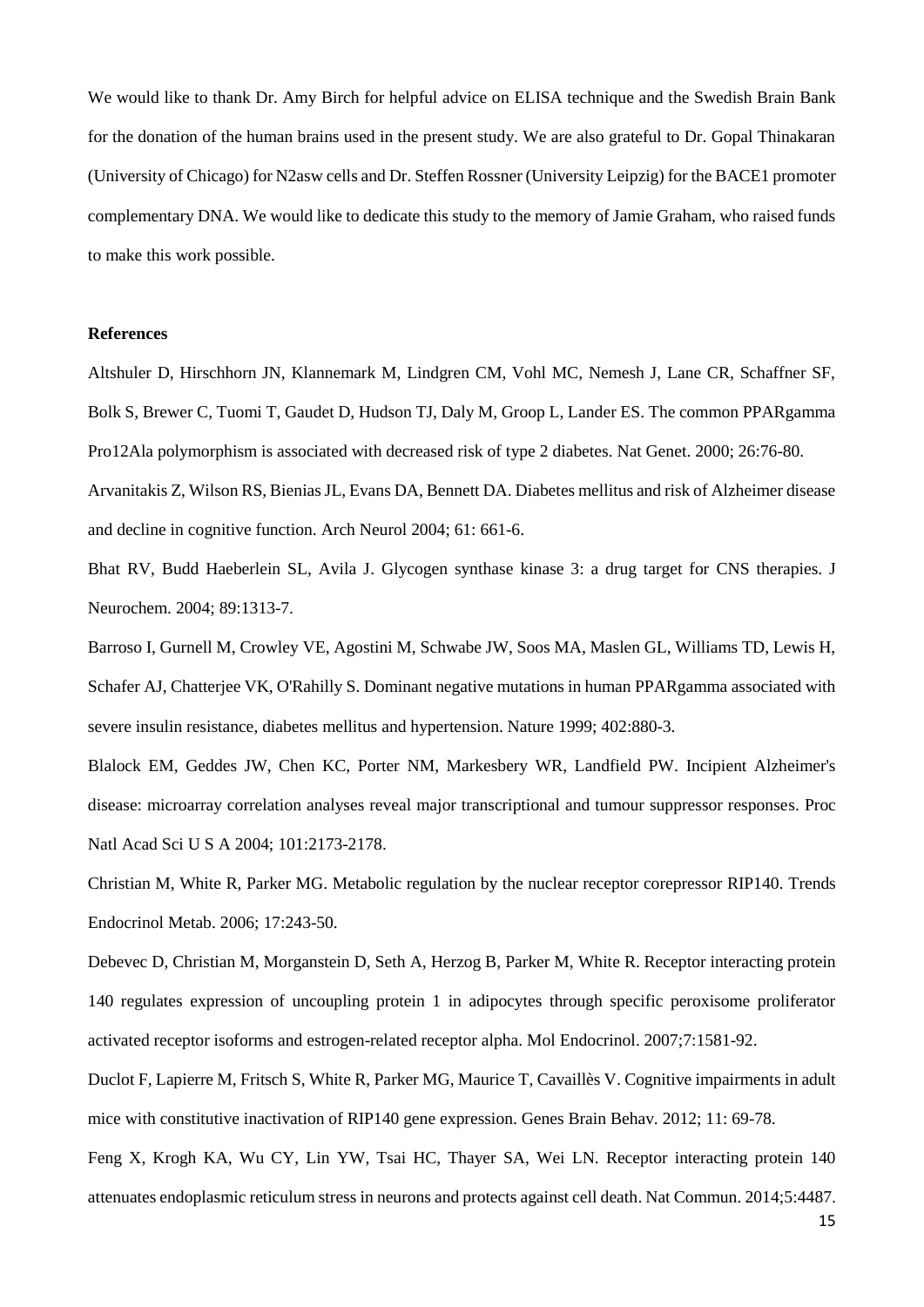Fritah A, Christian M, Parker MG. The metabolic coregulator RIP140: an update Am J Physiol Endocrinol Metab. 2010; 299: E335-40.

Glass CK, Ogawa S. Combinatorial roles of nuclear receptors in inflammation and immunity. Nat Rev Immunol. 2006; 6:44-55.

Gong B, Chen F, Pan Y, Arrieta-Cruz I, Yoshida Y, Haroutunian V, Pasinetti GM. SCFFbx2-E3-ligasemediated degradation of BACE1 attenuates Alzheimer's disease amyloidosis and improves synaptic function. Aging Cell 2010; 9: 1018-31.

Ghosh S, Thakur MK. Tissue-specific expression of receptor-interacting protein in aging mouse. Age (Dordr) 2008; 30: 237–24.

Hallberg M, Morganstein DL, Kiskinis E, Shah K, Kralli A, Dilworth SM, White R, Parker MG, Christian M. A functional interaction between RIP140 and PGC-1alpha regulates the expression of the lipid droplet protein CIDEA. Mol Cell Biol. 2008; 28: 6785-95.

Heneka MT, Sastre M, Dumitrescu-Ozimek L, Hanke A, Dewachter I, Kuiperi C, O'banion K, Klockgether T, Van Leuven F, Landreth GE. Acute treatment with the PPARγ agonist pioglitazone and ibuprofen reduces glial inflammation and Aβ1-42 levels in APPV717I transgenic mice. Brain 2005; 128:1442-1453.

Herzog B, Hallberg M, Seth A, Woods A, White R, Parker MG. The nuclear receptor cofactor, receptorinteracting protein 140, is required for the regulation of hepatic lipid and glucose metabolism by liver X receptor. Mol Endocrinol 2007: 21: 2687-97.

Hevener AL, He W, Barak Y, Le J, Bandyopadhyay G, Olson P, Wilkes J, Evans RM, Olefsky J. Musclespecific Pparg deletion causes insulin resistance. Nat Med. 2003; 9: 1491-7.

Hotamisligil GS. Inflammation and metabolic disorders. Nature 2006; 444: 860-7.

Jho EH, Zhang T, Domon C, Joo CK, Freund JN, Costantini F. Wnt/beta-catenin/Tcf signaling induces the transcription of Axin2, a negative regulator of the signaling pathway. Mol Cell Biol. 2002; 22:1172-83.

Johnson SC, Dong X, Vijg J, Suh Y. Genetic evidence for common pathways in human age-related diseases. Aging Cell 2015;14: 809-17.

Jope RS, Johnson GV. The glamour and gloom of glycogen synthase kinase-3. Trends Biochem Sci 2004; 29: 95-102.

Katsouri L, Parr CJC, Bogdanovic N, Sastre M. PPARγ co-activator-1α (PGC1 α) decreases Aβ generation through a PPARγ-dependent mechanism. J. Alz Dis 2011; 25: 151–162.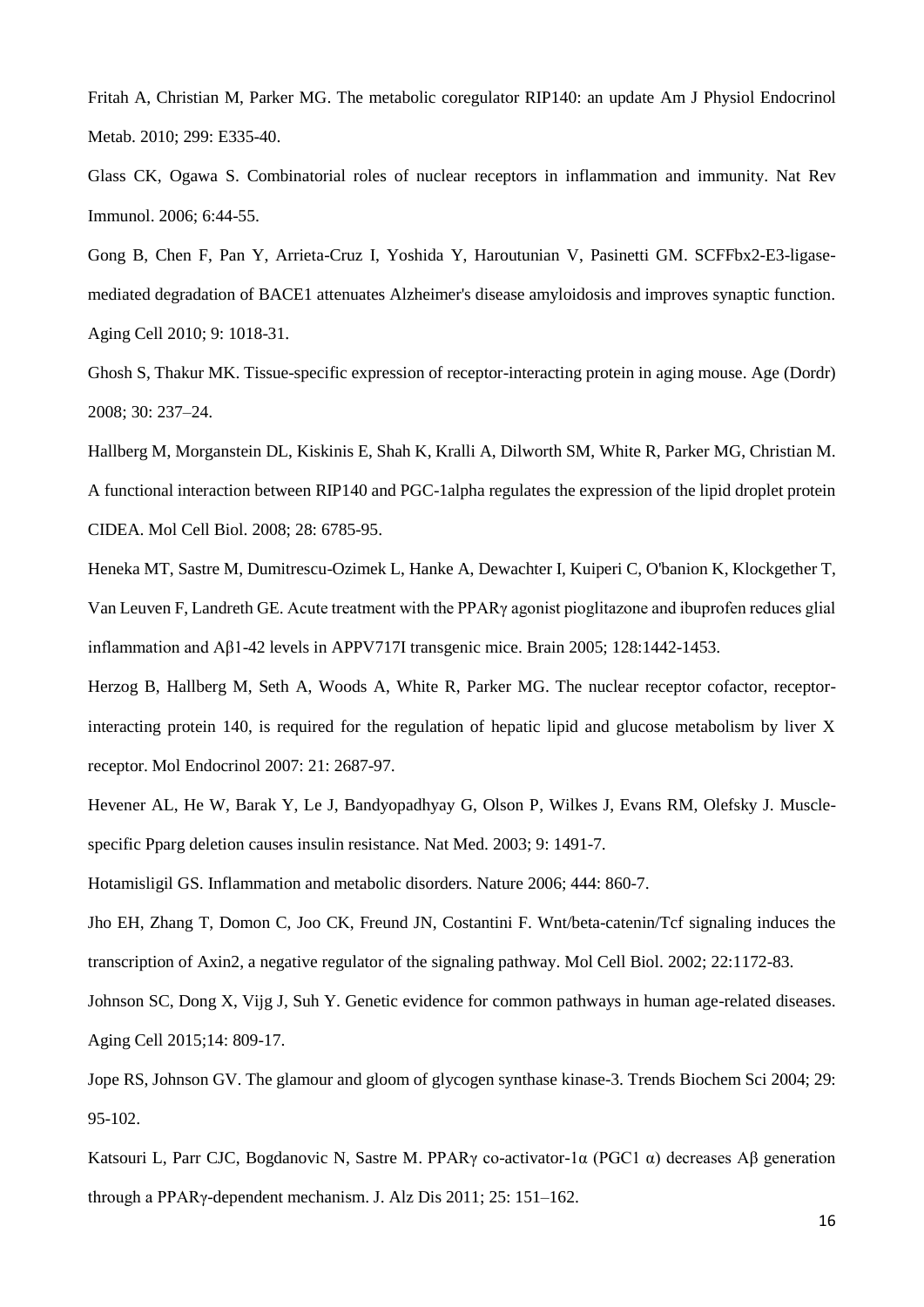Katsouri L, Blondrath K, Sastre M. Peroxisome proliferator-activated receptor-γ cofactors in neurodegeneration. IUBMB Life 2012; 64: 958-64.

Kiskinis E, Hallberg M, Christian M, Olofsson M, Dilworth SM, White R, Parker MG. RIP140 directs histone and DNA methylation to silence Ucp1 expression in white adipocytes. EMBO J. 2007; 26: 4831-40.

Leonardsson G, Steel JH, Christian M, Pocock V, Milligan S, Bell J, So PW. Medina-Gomez G, Vidal-Puig

A, White R, Parker MG. Nuclear receptor corepressor RIP140 regulates fat accumulation. Proc Natl Acad Sci U S A. 2004;101:8437-42.

Lizcano JM, Alessi DR. The insulin signalling pathway. Curr Biol. 2002; 12: R236-8.

Nautiyal J, Steel JH, Mane MR, Oduwole O, Poliandri A, Alexi X, Wood N, Poutanen M, Zwart W, Stingl J, Parker MG. The transcriptional co-factor RIP140 regulates mammary gland development by promoting the generation of key mitogenic signals. Development 2013; 140:1079-89.

Nichol D, Christian M, Steel JH, White R, Parker MG. RIP140 expression is stimulated by estrogen-related receptor-α during adipogenesis. J. Biol. Chem. 2006; 281:32140-32147.

Parr C, Carzaniga R, Gentleman SM, Van Leuven F, Walter J, Sastre M. Glycogen synthase kinase 3 inhibition promotes lysosomal biogenesis and autophagic degradation of the amyloid-β precursor protein. Mol Cell Biol. 2012; 32: 4410-8.

Parr C, Mirzaei N, Christian M, Sastre M. Activation of the Wnt/β-catenin pathway represses the transcription of the β-amyloid precursor protein cleaving enzyme (BACE1) via binding of T-cell factor-4 to BACE1 promoter. FASEB J 2015;.29:623-35.

Pei JJ, Tanaka T, Tung YC, Braak E, Iqbal K, Grundke-Iqbal I. Distribution, levels, and activity of glycogen synthase kinase-3 in the Alzheimer disease brain. J Neuropathol Exp Neurol 1997; 56: 70-78.

Pei JJ, Braak E, Braak H, Grundke-Iqbal I, Iqbal K, Winblad B, Cowburn RF. Distribution of active glycogen synthase kinase 3beta (GSK-3beta) in brains staged for Alzheimer disease neurofibrillary changes. J Neuropathol Exp Neurol. 1999;58: 1010-9.

Powelka AM, Seth A, Virbasius JV, Kiskinis E, Nicoloro SM, Guilherme A, Tang X, Straubhaar J, Cherniack AD, Parker MG, Czech MP. Suppression of oxidative metabolism and mitochondrial biogenesis by the transcriptional corepressor RIP140 in mouse adipocytes. J Clin Invest. 2006; 116: 125-36.

Qin W, Haroutunian V, Katsel P, Cardozo CP, Ho L, et al. PGC-1alpha expression decreases in the Alzheimer disease brain as a function of dementia. Arch. Neurol. 2009; 66: 352–361.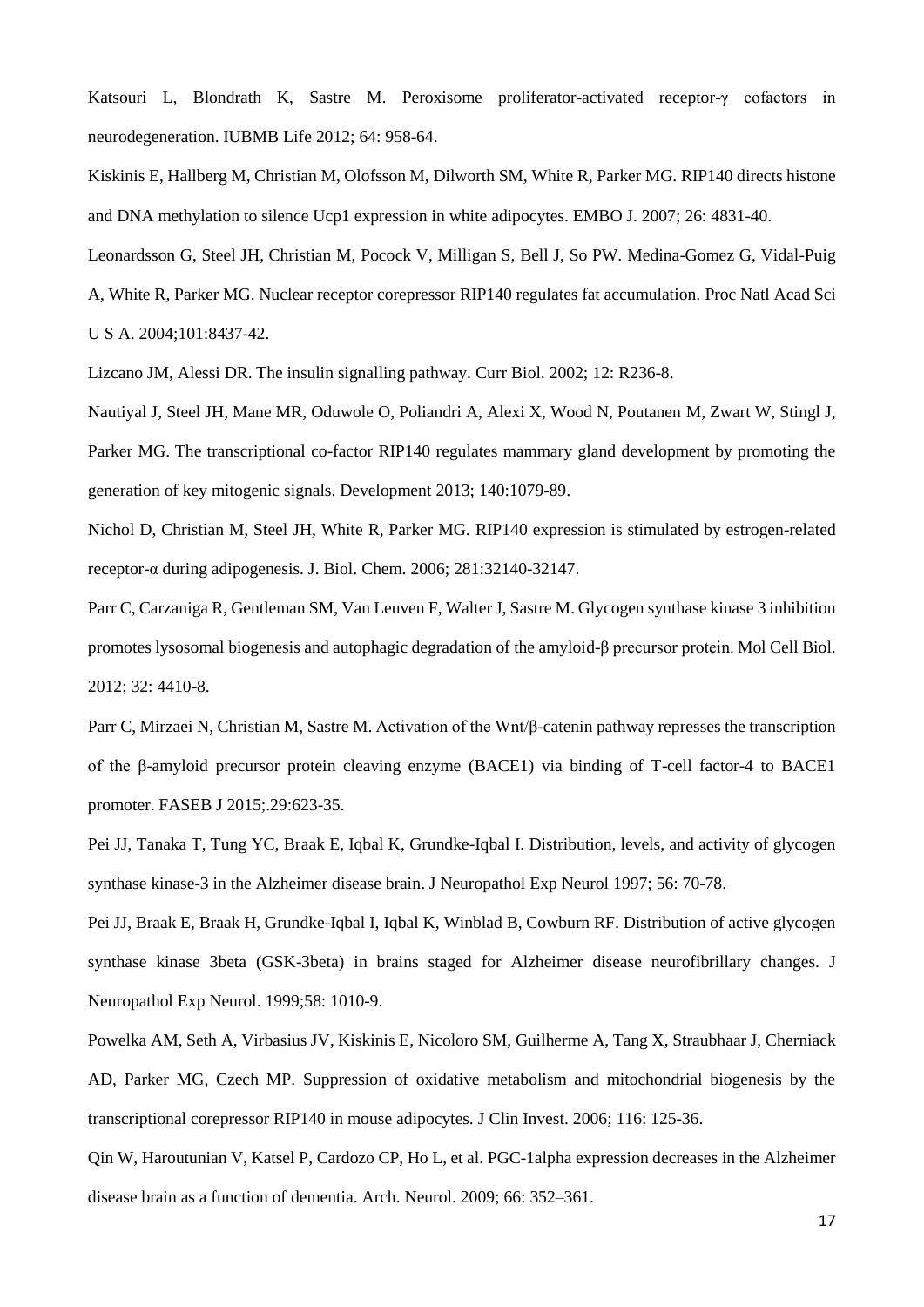Saltiel AR, Kahn CR. Insulin signalling and the regulation of glucose and lipid metabolism. Nature 2001; 414: 799-806.

Sastre M, Dewachter I, Landreth GE, Willson TM, Klockgether T, van Leuven F, Heneka MT. Nonsteroidal anti-inflammatory drugs and peroxisome proliferator-activated receptor-γ agonists modulate immunostimulated processing of amyloid precursor protein through regulation of β-secretase. J. Neurosci 2003; 23: 9796–9804.

Sastre M, Klockgether T, Heneka MT. Contribution of inflammatory processes to Alzheimer's disease: molecular mechanisms. Int. J. Dev. Neurosci. 2006; 24: 167-76.

Sastre M, Dewachter I, Rossner S, Bogdanovic N, Rosen E, Borghgraef P, Evert BO, Dumitrescu-Ozimek L, Thal DR, Landreth G, Walter J, Klockgether T, van Leuven F, Heneka MT. Nonsteroidal anti-inflammatory drugs repress beta-secretase gene promoter activity by the activation of PPARgamma. Proc. Natl. Acad. Sci. 2006b; 103: 443-8.

Sastre M, Richardson J, Gentleman SM, Brooks D. Inflammatory risk factors and pathologies associated with Alzheimer's disease. Current Alzheimer's Res 2011; 8: 132-41.

Sauder S, Kölsch H, Lütjohann D, Schulz A, von Bergmann K, Maier W, Heun R. Influence of peroxisome proliferator-activated receptor gamma gene polymorphism on 24S-hydroxycholesterol levels in Alzheimer's patients. J Neural Transm. 2005; 112:1381-9.

Seth A, Steel JH, Nichol D, Pocock V, Kumaran MK, Fritah A, Mobberley M, Ryder TA, Rowlerson A, Scott J, Poutanen M, White R, Parker M. The transcriptional corepressor RIP140 regulates oxidative metabolism in skeletal muscle. Cell Metab (2007)*;* 6:236-45.

Schubert M, Gautam D, Surjo D, Ueki K, Baudler S, Schubert D, Kondo T, Alber J, Galldiks N, Küstermann E, Arndt S, Jacobs AH, Krone W, Kahn CR, Brüning JC. Role for neuronal insulin resistance in neurodegenerative diseases. Proc Natl Acad Sci U S A. 2004; 101: 3100-5.

Wagstaff AJ1, Goa KL. Spotlight on rosiglitazone in the management of type 2 diabetes mellitus. Treat Endocrinol 2002; 1: 411-4.

Wang R, Li JJ, Diao S, Kwak YD, Liu L, Zhi L, Büeler H, Bhat NR, Williams RW, Park EA, Liao FF. Metabolic stress modulates Alzheimer's β-secretase gene transcription via SIRT1-PPARγ-PGC-1 in neurons. Cell Metab 2013;*.*17: 685-94.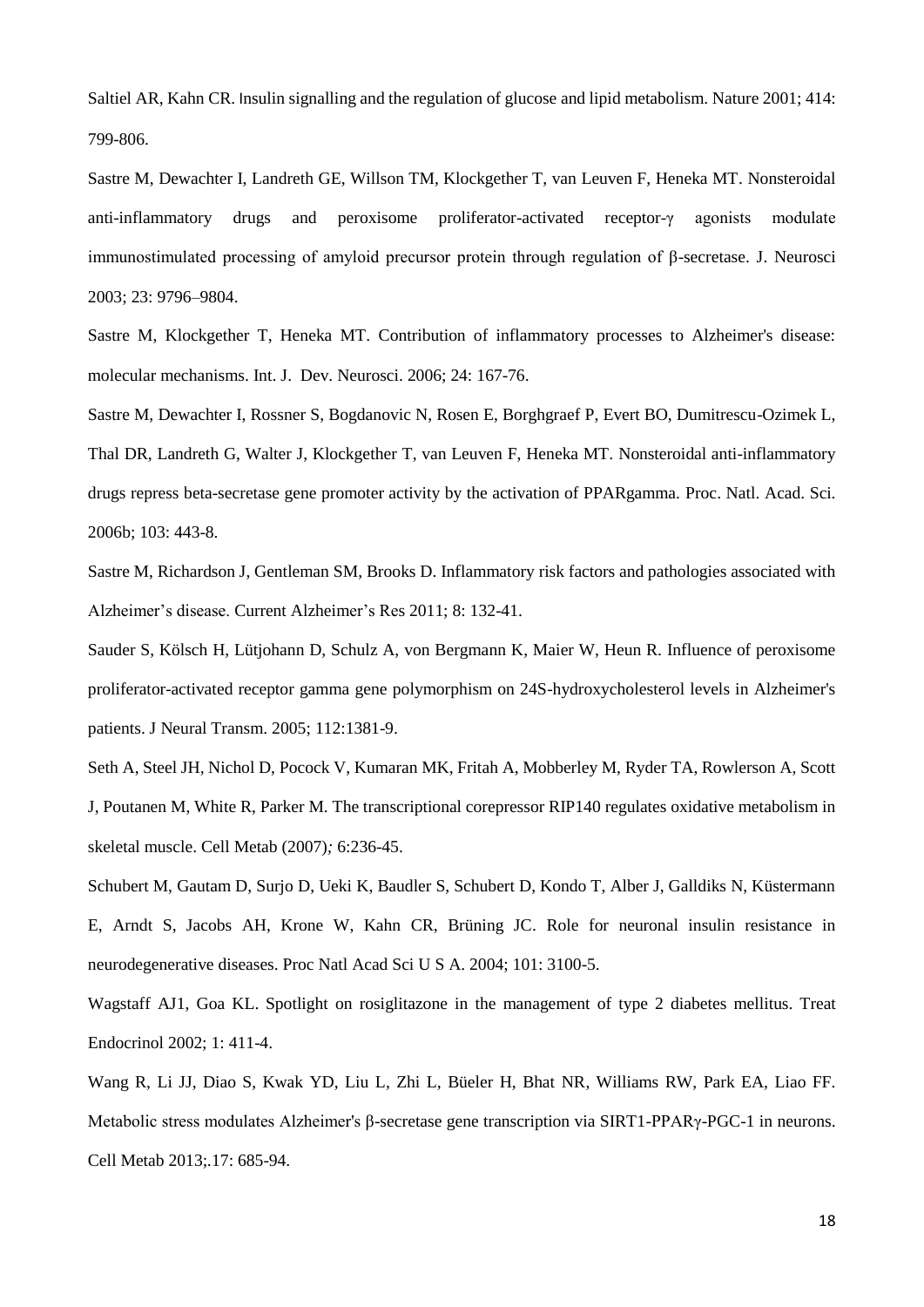White R, Leonardsson G, Rosewell I, Ann Jacobs M, Milligan S, Parker M. The nuclear receptor co-repressor nrip1 (RIP140) is essential for female fertility. Nat Med 2000; 6; 1368-74.

Yuan R, Meng Q, Nautiyal J, Flurkey K, Tsaih S-W, Krier R, Parker MG, Harrison DE, Paigen B. Genetic coregulation of age of female sexual maturation and lifespan through circulating IGF1 among inbred mouse strains. Proc Natl Acad Sci U S A. 2012; 109: 8224–8229.

Zschiedrich I, Hardeland U, Krones-Herzig A, Berriel Diaz M, Vegiopoulos A, Müggenburg J, Sombroek D, Hofmann TG, Zawatzky R, Yu X, Gretz N, Christian M, White R, Parker MG, Herzig S. Coactivator function of RIP140 for NFkappaB/RelA-dependent cytokine gene expression. Blood 2008; 112:264-76.

#### **Figure legends**

**Figure 1.** RIP140 is decreased in AD post-mortem brains. **A**, Representative Western blot and quantification of RIP140 levels. β-actin was used as control for protein loading, n=6-7 subjects per group. Values are expressed as mean±SEM; \*P<0.05, Student's t test. *B*, In situ hybridisation in cortex, using specific primer designed for RIP140 transcript show specific RIP140 labelling in human brain.

**Figure 2.** Distribution of RIP140 in the mouse brain. *A*, In situ hybridisation, using specific primer designed for RIP140 transcript show specific RIP140 labelling in the brain, especially within the hippocampus and frontal cortex areas. The cerebellum and caudate are also enriched in RIP140. *B*, β-Galactosidase staining indicates LacZ expression in the RIP140 RIP140 null brain, showing high levels of expression in the dentate gyrus and cerebral cortex. *C*, In situ hybridization and β-Galactosidase in the same section of the cortex, shows co-localization in the same cells. Scale bars =  $100 \mu m$ .

**Figure 3.** RIP140 regulates the expression of genes involved in Alzheimer's disease. *A*, Results obtained from RT² Profiler PCR array focused on genes involved in AD was used to compare the profile of hippocampal mRNA samples of 2 months old RIP140 knockout and of wild-type mice. Differences are expressed in fold change to the baseline 1. Green arrows highlight genes exhibiting up-regulation. Red arrows show genes downregulated in RIP140 knockout mice. *B*, mRNA hippocampal levels of the selected genes exhibiting up- and down-regulation in the screening shown above were further analysed in a larger number of RIP140 knockout mice (9 months old), showing significant differences compared with wild-type mice (n=4-6 animals per group). *C*. The same set of genes were analysed in mRNA extracts from cortex of 5 m.o. RIP140 transgenic mice, showing opposite effects (n=3-5 animals per group). Values shown in graphs represent the mean value  $\pm$ SEM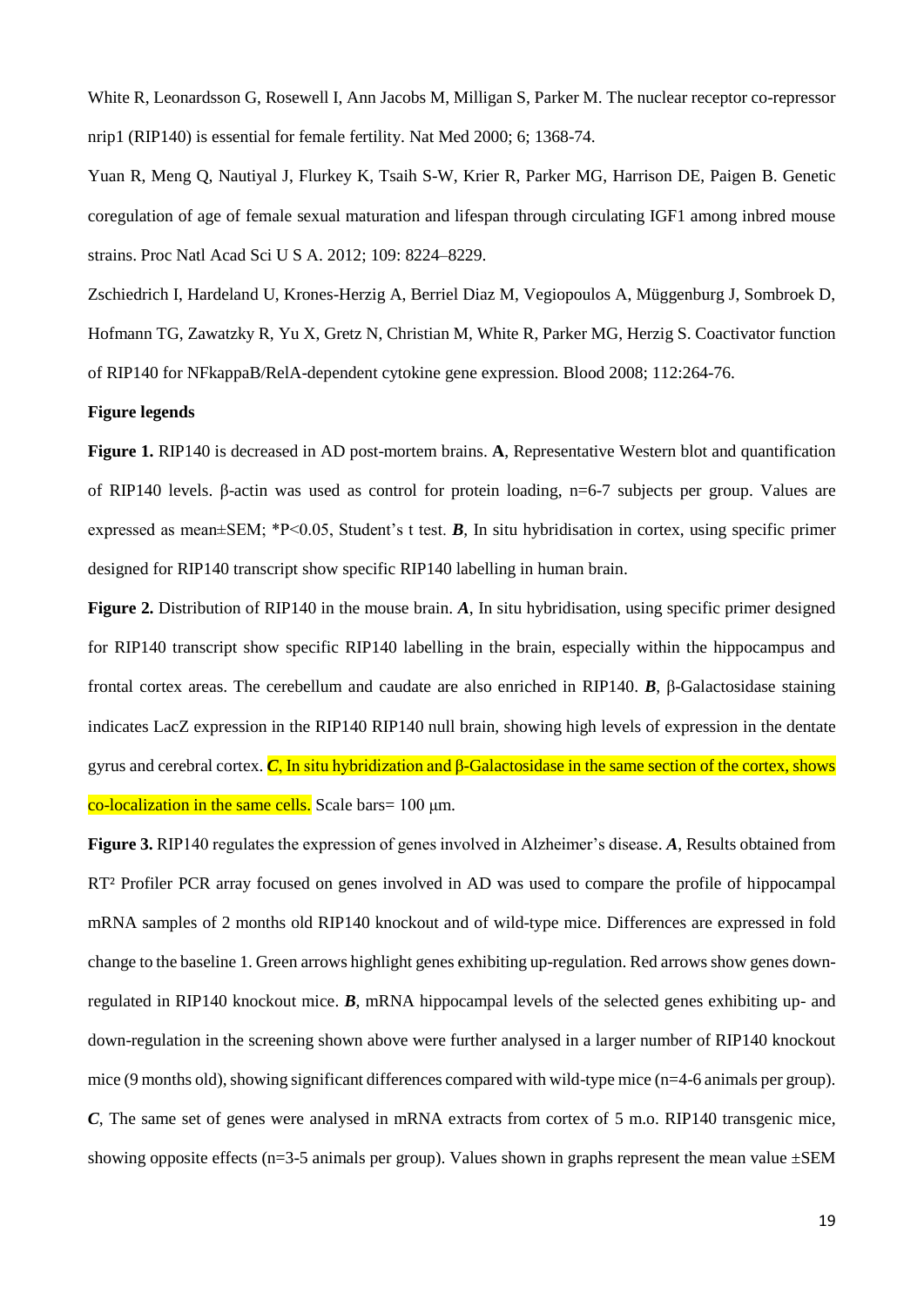and are expressed as a fold change in comparison to the normalized wild-type control. Statistical analysis included student's t-test \*P<0.05, \*\*P<0.01, \*\*\*P<001.

**Figure 4**. RIP140 regulates GSK3 expression. *A*, Representative Western blots and quantification of GSK3 subtypes (α and β) and phosphorylated S9 GSK3 protein levels in cortex of RIP140 knockout and transgenic mice with their respective controls (n=4-5 animals per group). *B*, Quantification of Axin2 mRNA levels in cortex of RIP140 knockout and transgenic mice with their respective controls (n=4-5 animals per group). *C*, Representative Western blot and quantification of GSK3α and β as well as phosphorylated S9 GSK3 protein expression in N2asw cells transfected with RIP140 and/or PPARγ siRNA show that the effect is independent on PPARγ expression (n=10-12 samples per group). *D*, Quantification of GSK3β mRNA expression in N2asw cells overexpressing RIP140 cDNA with or without 20 μM Pioglitazone (pio). Values shown in graphs represent the mean value ±SEM and are expressed as a percentage change in comparison to the normalized wild-type control or fold change of control. Statistical analysis included student's t-test or one-way ANOVA followed by Dunnett's or Newman-Keuls Multiple Comparison Test. \*P<0.05, \*\*P<0.01.

**Figure 5.** RIP140 reduces BACE1 expression. *A*, Immunofluorescence labelling using the 6D7 antibody against RIP140 protein (green) shows its cellular localisation, strictly restricted to the cell nucleus. The 6E10 antibody was used to detect full length APP (red), showing its distribution in plasma membrane and cytoplasm. DAPI (blue) was used to stain the nucleus of the cells. **B**, Representative Western blot showing the efficiency of transfection with RIP140 cDNA using antibody against V5. *C*, Representative Western blots and quantification of BACE1 in N2asw cells shows a reduction in cells expressing RIP140 with vehicle or incubated with 20 μM pioglitazone (n=4-5 samples per group). *D*, Representative Western blots and quantification of BACE1 in N2asw cells shows a reduction in cells incubated with 10 μM pioglitazone and an increase in cells transfected with RIP140 siRNA (n=9-12 samples per group). **E**, Quantification of enzymatic β-secretase activity using a fluorimetric assay shows a reduction in N2asw cells transfected with RIP140 or PPARγ cDNAs (n=4 samples per group). *F*, Quantification of BACE1 mRNA in N2asw cells transfected with RIP140 cDNA or with RIP140 siRNA shows the opposite effects of both treatments (n=6-9 samples per group). *G*, Luciferase activities of a 1.5-kb BACE1 promoter/luciferase reporter construct transfected in N2a cells shows similar changes that were observed in BACE1 mRNA with the same conditions (n=5-8 samples per group). **H**, Representative Western blot and quantification of BACE1 expression in N2asw transfected with siRNA for PPARγ shows that the effect of RIP140 is reversed when PPARγ is knock-down (n=8 samples per

20